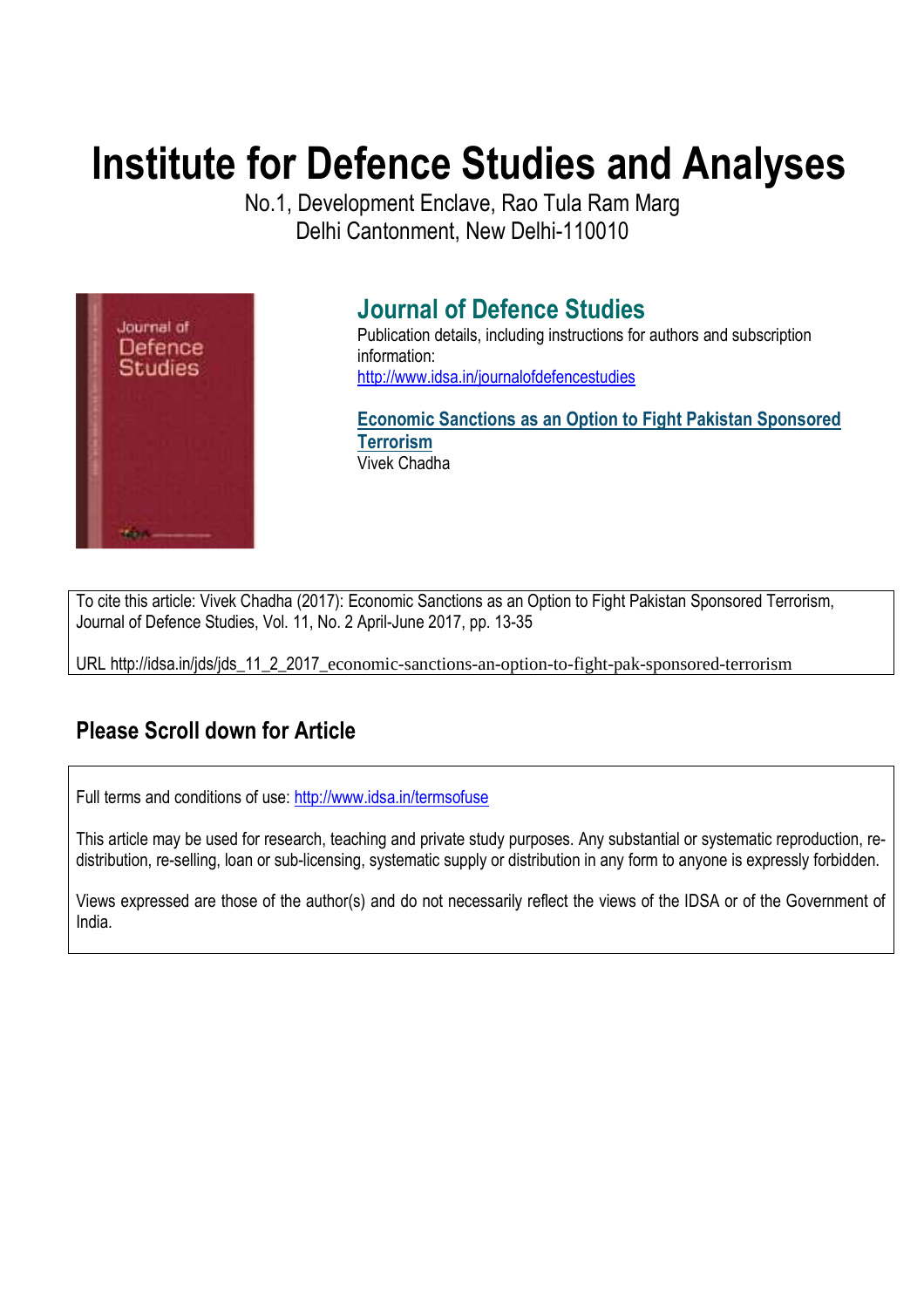# Economic Sanctions as an Option to Fight Pakistan Sponsored Terrorism

*Vivek Chadha\**

*Nuclearisation of the Indian subcontinent limits conventional military options available to India for punishing Pakistan's employment of terrorism as a tool of state policy. While India has rightly balanced the use of diplomatic and limited military means over a period of time, even as these remain relevant, the option of economic sanctions deserves deeper analysis for its efficacy and impact. Economic measures can be undertaken both in the form of direct and indirect actions against a target country, individual or an organisation with varied degrees of impact. The US sanctions against Iran are an apt case study, which were successful to a large extent. This article discusses the reasons for the same while underlining contextual differences in the Indian scenario. It further provides options for placing economic sanctions against Pakistan, along with the challenges and potential for impact in each case, thereby providing policy alternatives that can be explored.*

The use of proxy war as an instrument of state policy is not a new phenomenon. It was employed extensively during the Cold War by the two main competing powers. India's neighbourhood saw possibly its most decisive impact in Afghanistan: the erstwhile Soviet Union's misadventure in the country and the employment of Mujahideen fighters are the most potent example of proxy war during the period. The Soviets were eventually forced to withdraw from Afghanistan in 1988-89 and it also speeded up its disintegration in 1991. The end of the Cold War

*ISSN 0976-1004 print © 2017 Institute for Defence Studies and Analyses Journal of Defence Studies, Vol. 11, No. 2, April–June 2017, pp. 13–35*



<sup>\*</sup> The Author is Research Fellow with the Institute for Defence Studies and Analyses, New Delhi.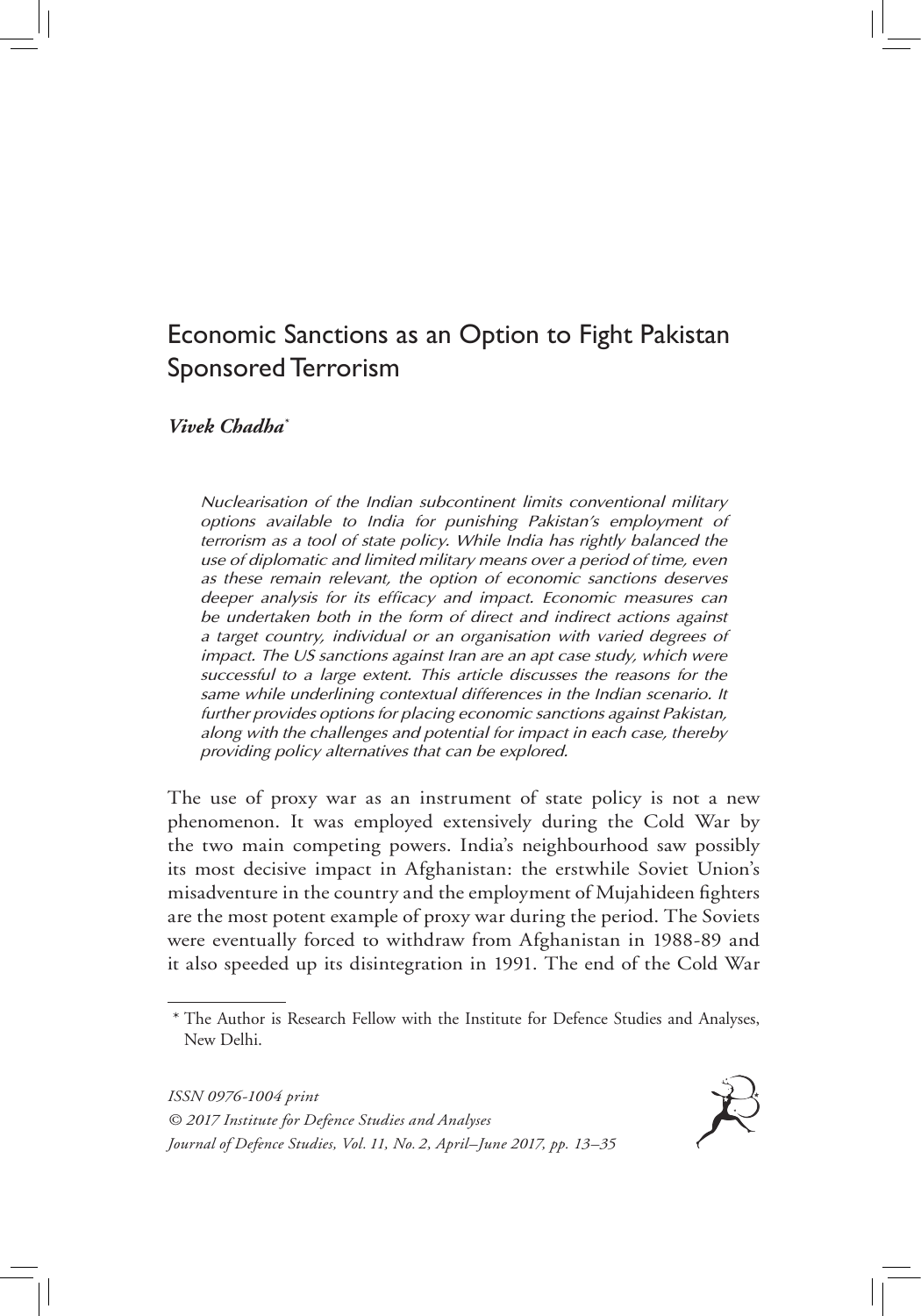further resulted in the formal anointment of the United States (US) as the world's sole superpower, though with questions being raised in some quarters soon thereafter.<sup>1</sup> It also saw a reduction in the employment of terrorism as an extension of state policy. However, the experience gained by frontline states like Pakistan provided it with an opportunity to employ it for furthering its strategic objectives. Having mastered the art in Afghanistan and experimented with the same in Punjab during the 1980s and early 1990s, Pakistan jumped at the opportunity to exploit growing unrest in Jammu and Kashmir (J&K) in 1988. After a decade of international disinterest, the impact of 9/11 brought the focus back on terrorism and to its hub in the Af-Pak region. It also highlighted the larger threat emanating from Al Qaeda and Pakistan-sponsored groups such as the Lashkar-e-Taiba (LeT) and Jaish-e-Mohammad (JeM). These groups gradually found themselves on the United Nations (UN) and American list of terrorist groups. Despite this, international punitive action remained constrained given the US reliance on Pakistan, in its Global War on Terror (GWOT). Pakistan skilfully exploited its role in Afghanistan by continuing to employ state terrorism in J&K though these groups. This placed the challenge of countering the transnational threat of terrorism in J&K squarely on the Indian state, despite its international character.

The recent past has witnessed growing concerns with regard to terrorism in the US and Europe, especially in light of attacks in the latter. This has enhanced sensitivity towards victims of terrorism and hardened the resolve to support international efforts against it.<sup>2</sup> However, despite this subtle shift, there continues to remain a narrow focus towards groups that directly impact specific countries and regions. The willingness of countries to initiate action is also guided by parochial geopolitical interests, often at the cost of encouraging terrorism.

This reality raises fundamental challenges for countries like India and Afghanistan, which are victims of state-sponsored terrorism. In looking at the option of using economic sanctions to fight state-sponsored terrorism, this article begins by focusing on Pakistan's employment of terrorism against India. It establishes Pakistan's state-sponsorship of terrorism through authoritative sources, including admission by senior ministers serving the present government and analyses options available to counter it through targeted sanctions, along with the conditions needed for the same to succeed. It includes case studies of past successes, with specific focus on sanctions against Iran. It then discusses the options available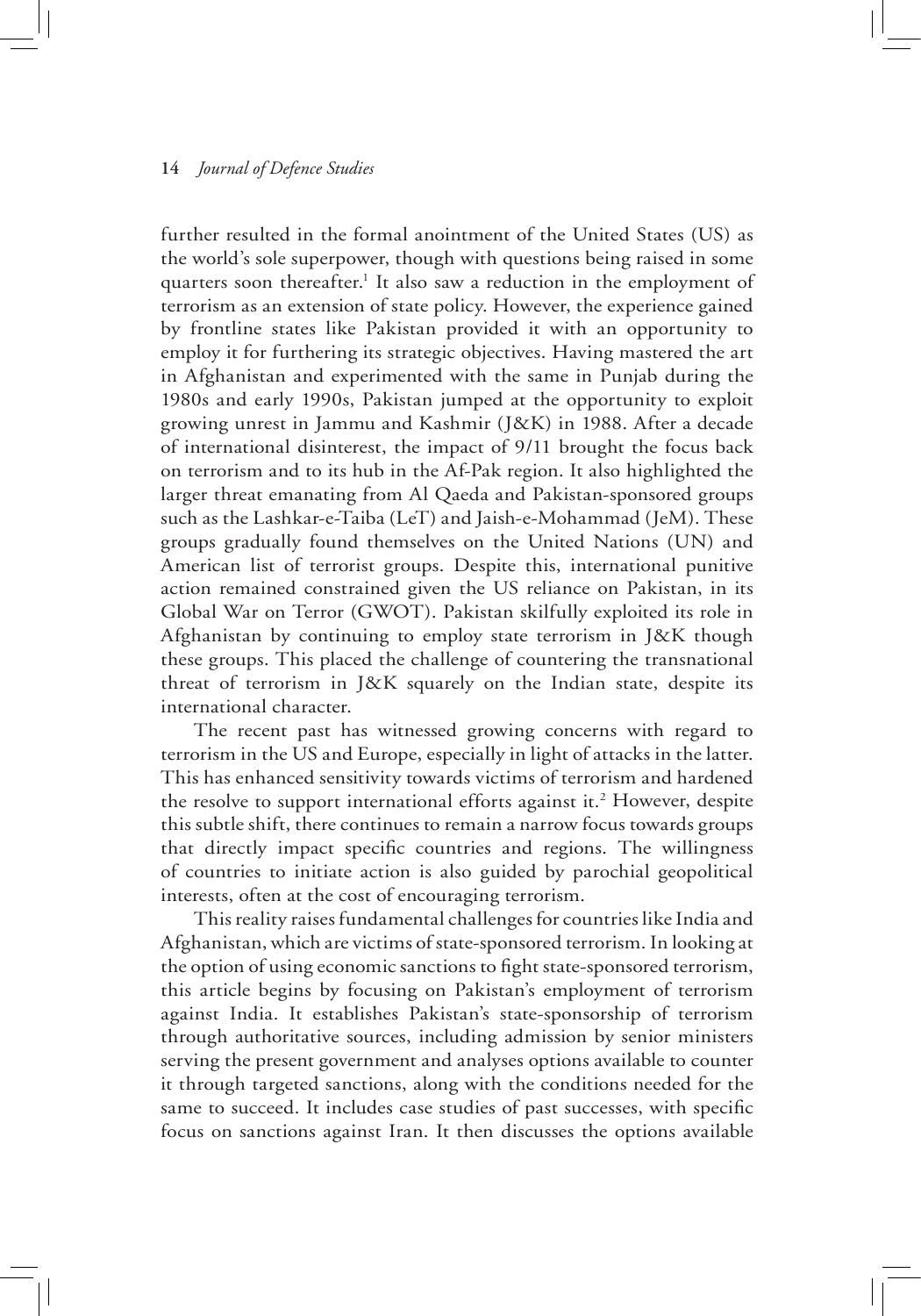for India in using sanctions as a deterrent to cross-border sponsorship of terrorism on its soil.

# **Pakistan's Complicity in State-sponsored Terrorism**

A number of terrorist groups operating from within Pakistan have been listed by the United Nations Security Council (UNSC) regulations and the US, as highlighted in Table 1 below. These inclusions are based on a well-defined, structured and accepted procedure, which has the approval of member countries.3

In view of these listings, a fundamental contradiction exposes glaring weaknesses in the international efforts against terrorism. This stems from the continued and unhindered activity of terrorist groups and their leaders in Pakistan, despite their being listed as such. This has not only been reinforced as a result of repeated listings as indicated above, but also on the basis of findings by independent and autonomous international bodies as well as state structures within Pakistan.

An on-site visiting team of the Financial Action Task Force (FATF), International Co-operation Review Group, as part of its report of 13 February 2015 reinforced the widely-held belief that Pakistan has shied away from taking action against selective terrorist groups operating against India. It says:

| Group          | UN  | <b>USA</b> |
|----------------|-----|------------|
| LeT            | Yes | Yes        |
| Hafiz Saeed    | Yes | Yes        |
| Dawood Ibrahim | Yes | Yes        |
| JeM            | Yes | Yes        |
| Masood Azhar   |     | Yes        |
| HuM            | Yes | Yes        |
| JuD            | Yes | Yes        |
| FiF            | Yes | Yes        |

**Table 1** Listing of Prominent Terrorist Groups and Leaders

*Source:* US Department of the Treasury Office of Foreign Assets Control, https:// www.treasury.gov/resource-center/sanctions/Programs/Documents/terror. pdf; Consolidated United Nations Security Council Sanctions List, https:// scsanctions.un.org/fop/fop?xml=htdocs/resources/xml/en/consolidated. xml&xslt=htdocs/resources/xsl/en/consolidated.xsl, both accessed on 7 November 2016.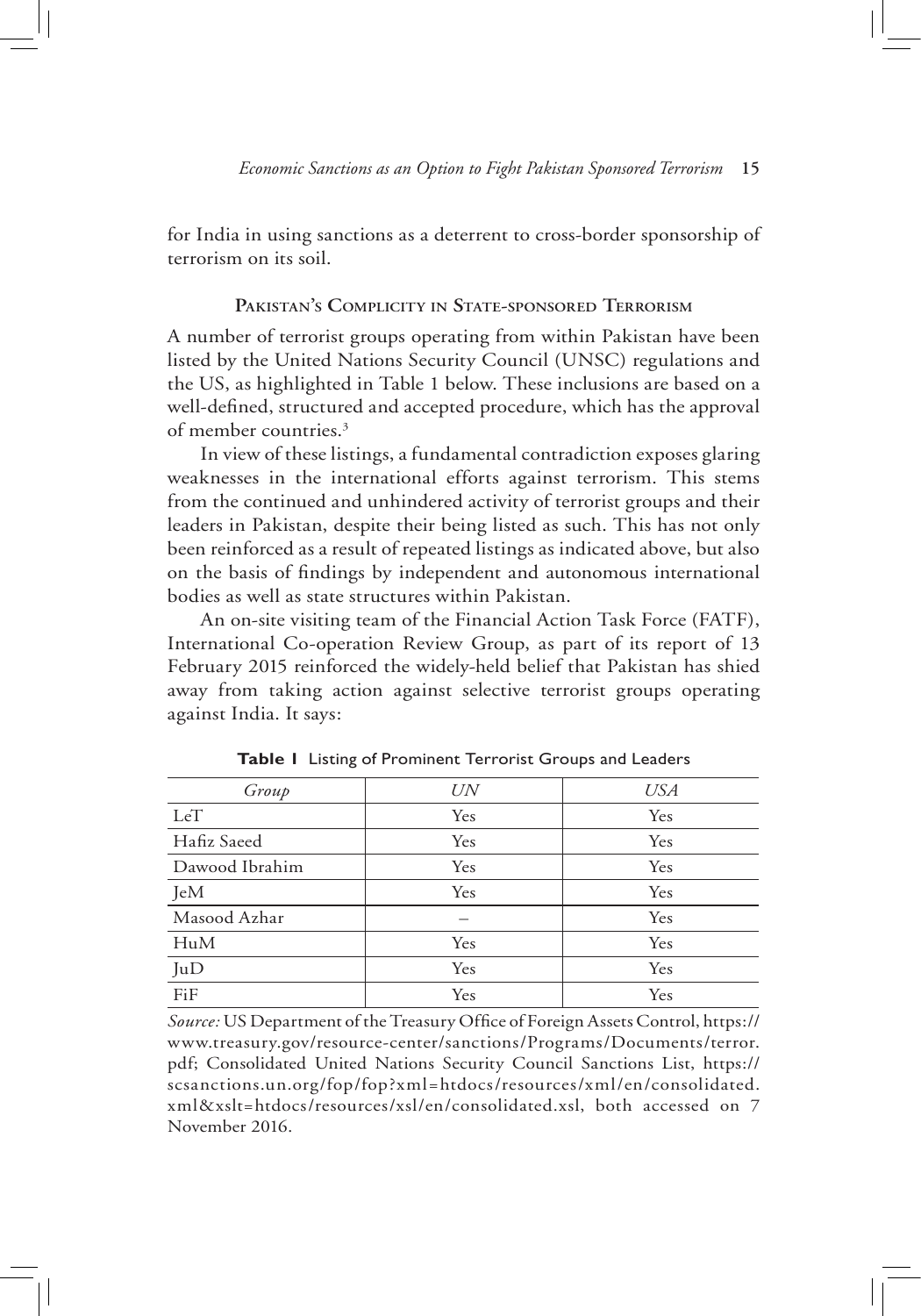Some RRG members are concerned that Pakistan needs to take further actions to ensure more freezing and enforcement of prohibitions of financial transactions with particular terrorist organisations openly operating in Pakistan. The concerns mainly relate to the terrorist groups of Lashkar-e-Tayyiba (LeT) [and its colisted entities, Falah-I-Insanlat Foundation (FIF), and Jamaat-ed-Dawa (JuD)]…Despite all these efforts, it is not clear that the freeze orders are being fully implemented given that the designated entities JuD and FIF appear to continue to operate openly in Pakistan.<sup>4</sup>

Conviction data in cases of terrorist financing provided in the report goes on to highlight Pakistan's attempts at shielding terrorists involved in the financing of terrorism. A brief summary of the same is listed in Table 2.

The details of convictions rather than being seen merely as numbers, need to be contextualised in relation to the domestic dynamics within Pakistan and the resultant action against very specific terrorist groups (Table 3).

An assessment of terror attacks undertaken by JeM inside Pakistan clearly indicates the basis for action against the group, unlike others which have predominantly been focussed against countries like India and Afghanistan. JeM was involved in an attempt at assassinating Parvez Musharraf. It also attacked Pakistani security establishments, such as the Naval base, PNS Mehran, on May 22, 2011, leading to the destruction of three P3C Orion aircraft.<sup>5</sup> This clearly reflects selective actions initiated by security agencies in Pakistan. Consequently, the convictions have been masqueraded as examples of counter-terrorism measures inside the country.

The duplicity of Pakistan's claims was further reinforced based on the government's formal admission of support for JuD. On 25 March

| Year |    | Total Cases   Convictions   Acquitted | Remarks                                                                                      |
|------|----|---------------------------------------|----------------------------------------------------------------------------------------------|
| 2011 | 12 |                                       | Charges dropped in three cases<br>and two are under trial                                    |
| 2012 |    |                                       | One case under trial                                                                         |
| 2013 | 3  | 0                                     | One case under trial                                                                         |
| 2014 |    |                                       | Three at investigation stage, in<br>two cases trial is underway and<br>one is awaiting trial |

**Table 2** Cases of Terrorist Financing

*Source:* The Financial Action Task Force, International Co-operation Review Group, 13 February 2015.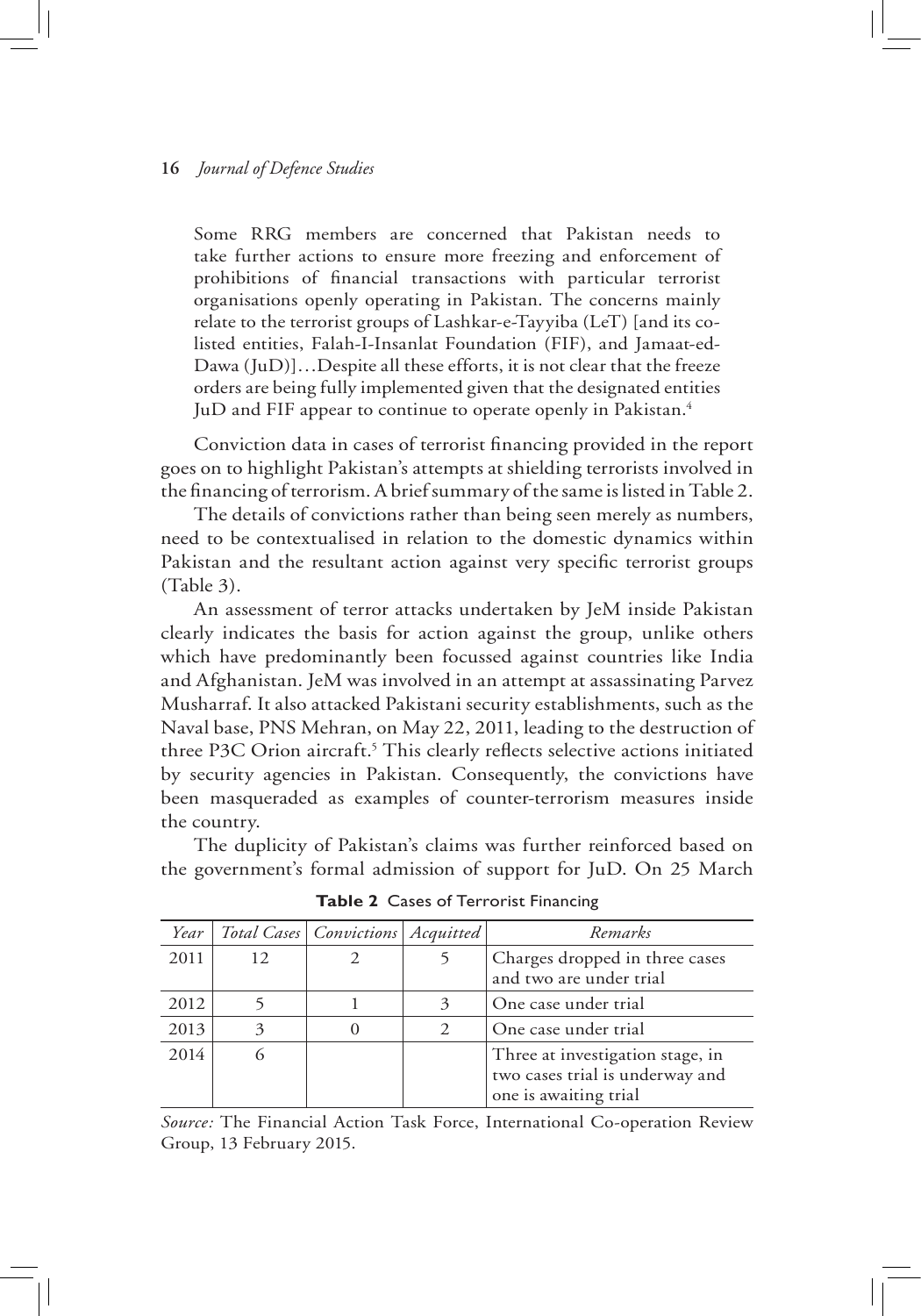| District.      | Case     |                    | Affiliation      | <i>Status/Outcome</i>  |
|----------------|----------|--------------------|------------------|------------------------|
| Police         | Ref. No. | No. of<br>Suspects |                  |                        |
| <b>Station</b> |          |                    |                  |                        |
| Sahiwal,       | 332/11   | 3                  | Jaish-e-Mohammad | Convicted for 10 years |
| Ghalla         |          |                    | (IeM)            | rigorous imprisonment  |
| Mandi          |          |                    |                  | with fine              |
| Gujrat,        | 404/11   | 1                  | Undetermined     | Convicted for 10 years |
| Alamgir        |          |                    |                  | rigorous imprisonment  |
|                |          |                    |                  | with fine              |
| Faisalabad,    | 1089/12  | 3                  | Jaish-e-Mohammad | One of the accused     |
| Civil Lines    |          |                    | (IeM)            | convicted and awarded  |
|                |          |                    | JeM and ART      | 1 year rigorous        |
|                |          |                    |                  | imprisonment           |

**Table 3** Details of Convictions for Terrorist Financing in Pakistan

*Source:* The Financial Action Task Force, International Co-operation Review Group, 13 February 2015.

2015, Farhatullah Babar, a Pakistani Senator, asked the Minister for Interior and Narcotics Control, Chaudhry Nisar Ali Khan the following during a Punjab Senate session:

- 1. 'whether it is a fact that banned militant outfits are not allowed to resurrect under a different name or as charity organization;
- 2. the names of banned organizations in the country which have been resurrected as charity organizations and the names of such charity organizations in each case;
- 3. the present status of Jamatu Dawah?'

Chaudhry Nisar Ali Khan's reply is as given below:

1. 'Any organization proscribed under S 11 B of the Anti Terrorism Act 1997 is prohibited from any and all activities including charity work under a different name.

| 2. |               | <b>Banned Organisation</b> | Suspect Charity   | Status              |
|----|---------------|----------------------------|-------------------|---------------------|
|    |               | Jaish-e-Mohammad           | Khuddamul Islam   | Banned              |
|    |               |                            | Jamiatul Furqan   | Banned              |
|    |               |                            | Al-Akhtar Trust   | <b>UNSCR</b> listed |
|    |               |                            | Al-Rashid Trust   | <b>UNSCR</b> listed |
|    |               |                            | Al-Rehmat Trust   | US listed           |
|    |               |                            | Al-Anfaal Trust   | US listed           |
|    | $\mathcal{L}$ | Lashkar-e-Taiba            | Jamaatud Dawa     | <b>UNSCR</b> listed |
|    |               |                            | Falah-e-Insaniyat | <b>UNSCR</b> listed |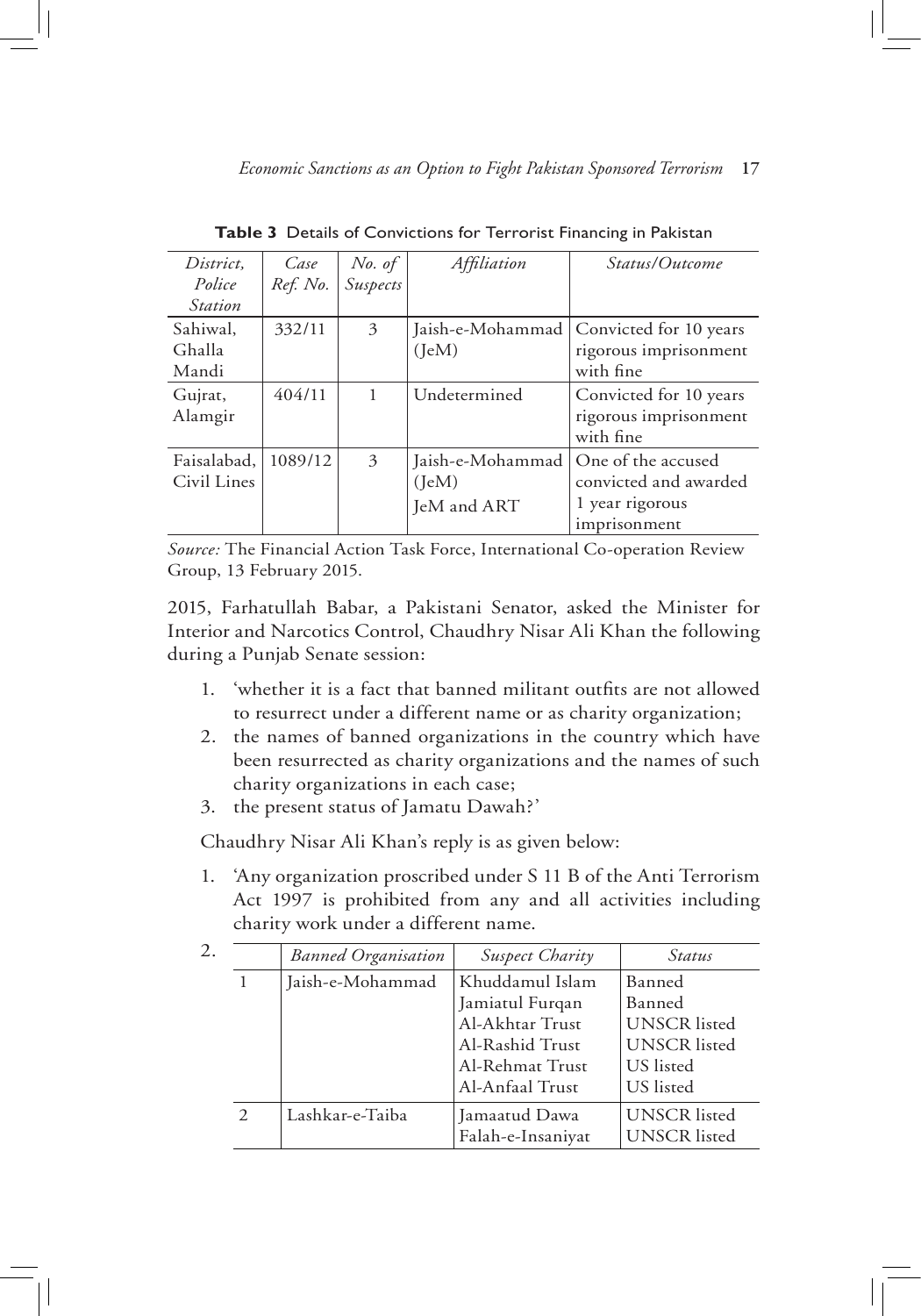- 3. UNSCR has listed Jamaatud Dawa as an alias of Lashkar-e-Taiba. Supporting evidence has not been shared with Pakistan to establish such connection. Jamaatud Dawa has been on observation orders under S.11 D of the Anti Terrorism Act since 15 November 2003. Their activities are mentioned by law enforcement agencies. If report of activity that fulfills requirements of S.11 B of the ATA is presented, the organization shall be proscribed.
- 4. Currently JuD is placed under observation under S.11 D vide SRO no 1040(1)/2003 E. No. 7/26/2001-Pol.1(3)(iv) dated 15 November 2003 and mentioned in all provisions for any suspect activity. Between 2008 and 2010 the offices were closed, however relief was given by the Lahore High Court in WP 19705/2002. Presently, Jamaatud Dawa is engaged in charity and social work, operating hospitals, clinics, schools, ambulance service and religious institutions.'6

The details highlighted in this section clearly outline the unrestrained ability of UN sanctioned terrorist organisations inside Pakistan. It further reinforces Pakistan's complicity in employing them as a part of state policy. The following section explores legal options that have been established as part of the international framework and the possible employment of the same.

# **International Legal Framework Against Terrorism**

The listing by UNSC under Chapter 7, indictment by the FATF International Co-operation Review and the admission of Pakistan's Minister for Internal and Narcotics Control that JuD openly operates within Pakistan, clearly suggests that the international consensus on the role and character of terrorist groups like the LeT and JuD and terrorist leaders like Hafiz Saeed and Maulana Masood Azhar is justified. Despite international opinion on these issues Pakistan has openly funded terrorist groups like JuD. This is illustrated by the allocation of funds by Pakistan's Punjab province to JuD from within its annual financial budget.<sup>7</sup>

In cases like the ones cited above, UNSC resolutions provide the mandate for initiating action in support of countering terrorism and, more specifically, the financing of terrorism. Among these, UNSC Resolution 1373 has a specific mandate in relation to countering the finance of terrorism. It was also followed thereafter by the establishment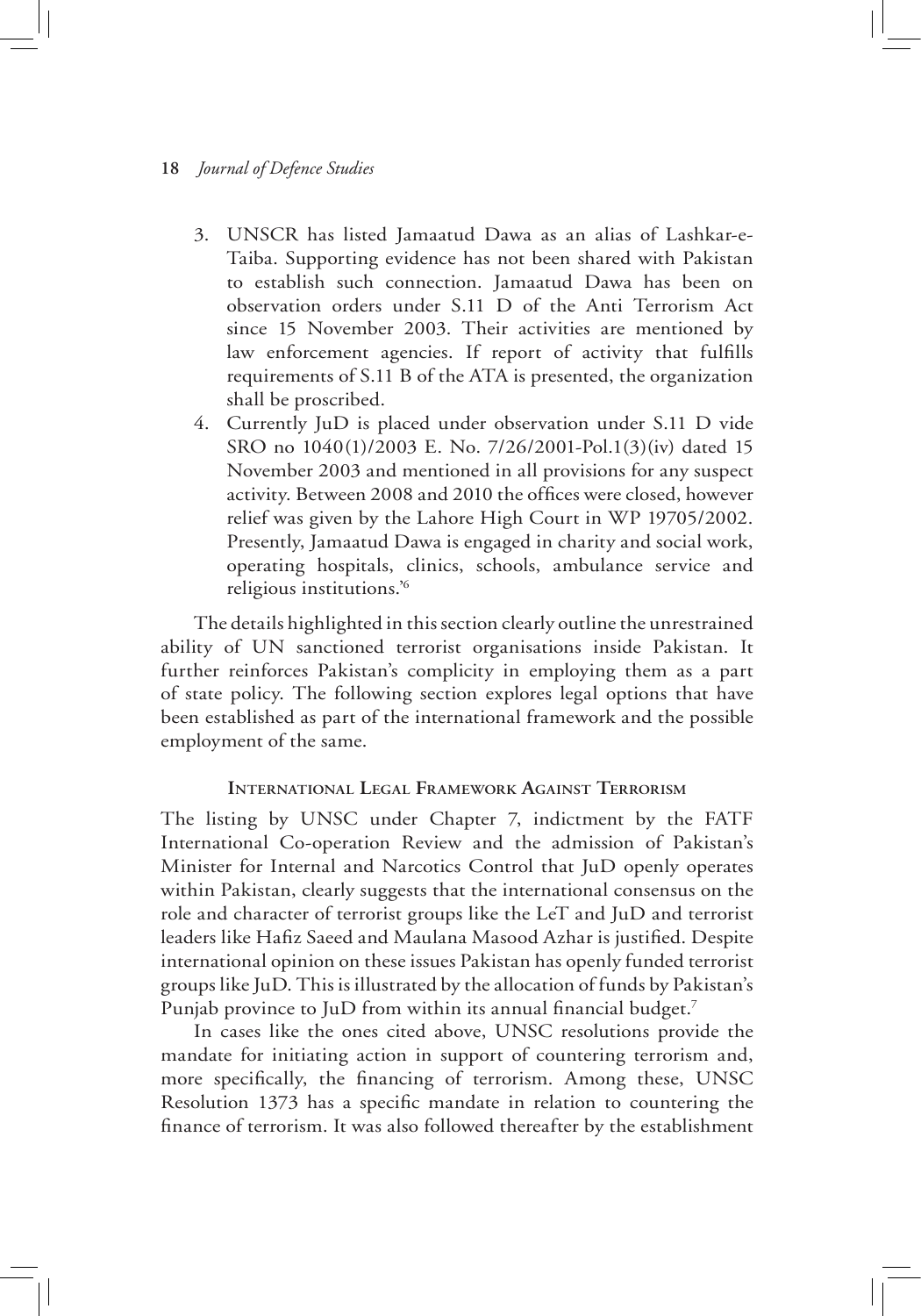of the Counter Terrorism Committee (CTC), which was tasked with monitoring the progress of the resolution. 'Guided by the Security Council resolutions 1373 (2001) and 1624 (2005), the CTC works to bolster the ability of the United Nations Member States to prevent terrorist acts both within their borders and across regions.'8 However, as the mandate of the body suggests, it has a mere facilitating role even when country specific expert assessment is conducted. The committee neither has the ability to verify the statements made by specific countries, nor is it mandated to contest the answers on the basis of established facts on ground that seem to be well established. UNSC Resolution 1373, which deals with the financing of terrorism, requires member states to 'prevent and suppress the financing of terrorist acts; criminalize the wilful provision or collection, by any means, directly or indirectly, of funds by their nationals or in their territories with the intention that the funds should be used, or in the knowledge that they are to be used in order to carry out terrorist acts.'<sup>9</sup> It further requires states to 'Deny safe haven to those who finance, plan, support, or commit terrorist acts, or provide safe havens; prevent those who finance, plan, facilitate or commit terrorist acts from using their respective territories for those purposes against other States or their citizens.'10 This resolution, which falls under Chapter VII of the Charter, includes a direction on behalf of the UN to implement the decisions taken thereof.11 The failure of the UNSC to even designate Masood Azhar, the leader of JeM as a UN proclaimed terrorist, as a result of the technical hold placed by China, a permanent member of the Council, indicates the ineffectiveness of the UN to take necessary action against terrorist groups, leaders and sponsor countries.

The most stringent laws aimed at constraining terrorism and its finance have been enacted by the US. These empower the government to undertake not just direct military measures against the perpetuators and supporters of terrorism but also apply wide-ranging sanctions against them. Some of the provisions for placing sanctions are illustrative of the measures in place and will be discussed in the succeeding paras.

The US Bureau of Counterterrorism functions as part of the State Department.<sup>12</sup> The Secretary of State designates foreign terrorist organisations under Section 219 of the Immigration and Nationality Act (INA). Based on the record maintained by the Bureau, if the Secretary of State in consultation with the Attorney General and Secretary of the Treasury feel that a group or an individual meet the criteria, the US Congress is notified and given seven days to review the same. If there is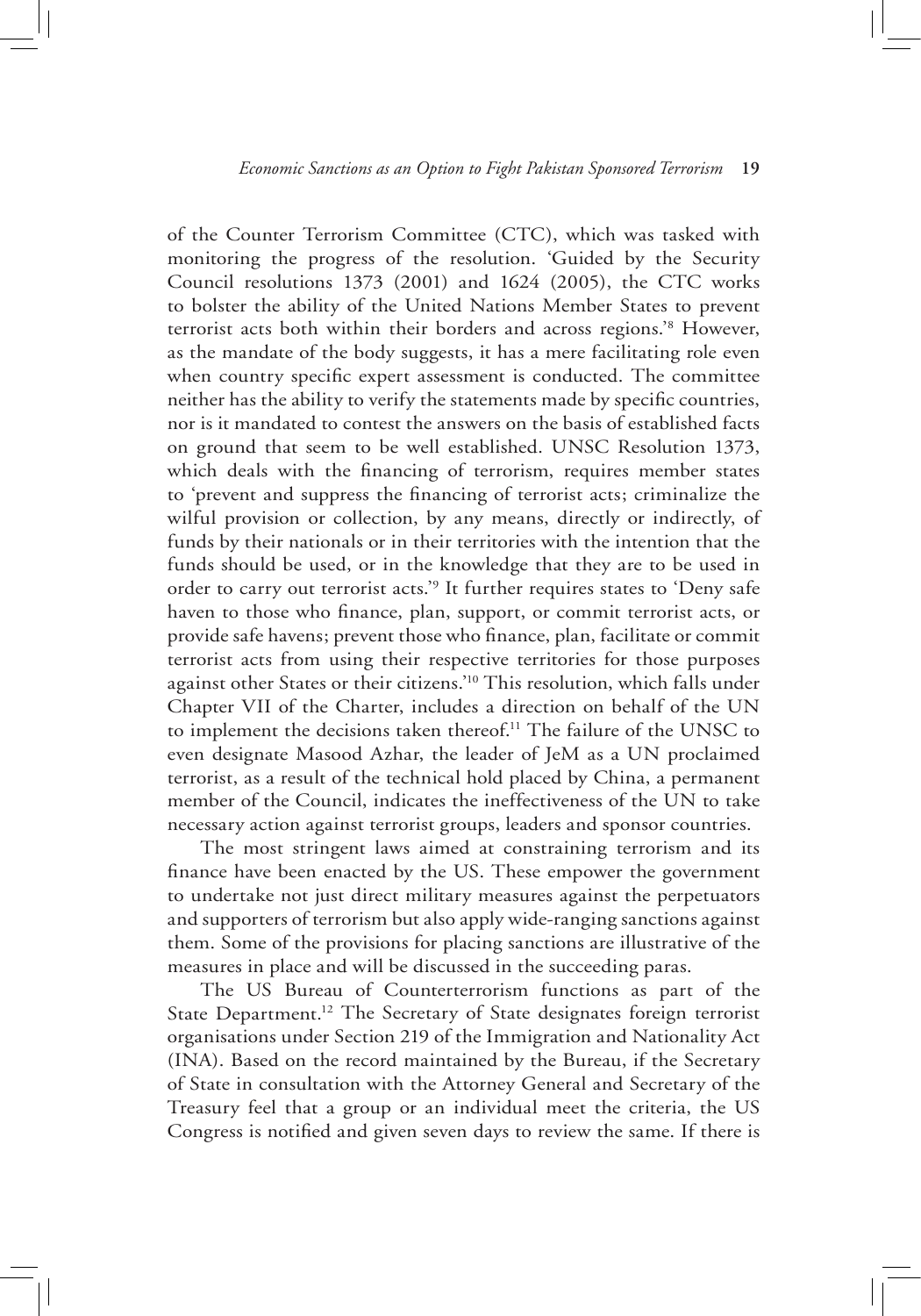no objection received, the name is notified in the Federal Register. The organisation designated must be re-designated every two years. The legal criteria for the designation includes the following13:

- 1. It must be a *foreign organization*.
- 2. The organization must *engage in terrorist activity*, as defined in section 212(a)(3)(B) or *terrorism*, as defined in section 140(d) (2) of the Foreign Relations Authorization Act, Fiscal Years 1988 and 1989 (22U.S.C. § 2656f(d)(2)), *or retain the capability and intent to engage in terrorist activity or terrorism*.
- 3. The organization's terrorist activity must threaten the security of U.S. nationals or the national security (national defense, foreign relations, or the economic interests) of the United States.

This is especially effective when countries have business or individual linkages with designated terrorist organisations. The provisions listed herein, assist in curtailing funding support and business transactions.

The 22 US Code 2371, the prohibition on assistance to governments supporting international terrorism is yet another instrument which is employed by the US Government to stop assistance to a country under the Food for Peace Act (7 U.S.C. 1691), The Peace Corps Act (22 U.S.C. 2501) or the Export-Import Bank Act of 1945 (12 U.S.C. 635), to a country that provides support for acts of international terrorism.

In light of these provisions, it would seem that terrorist groups like the LeT in Pakistan, qualify for suitable legal action under Chapter VII of the UN by the host country. Further, despite mounting proof of Pakistan's complicity with these groups, little effort has been made to hold it accountable as a member of the UN. However, events of the last decade suggest that this has not been the case. The US, despite opting for a military operation inside Pakistan to eliminate Osama Bin Laden and killing of Mullah Mansoor, $14$  has walked a tight rope in its dealings with Pakistan. Despite the stringent constraints that are posed to stop assistance under the said acts, the US well realising the need for controlling the flow of aid, also includes the provisions for a waiver controlled by the President based on national security or humanitarian conditions.15 The carrot and stick policy followed has focussed on direct threats aimed at US interests, even as others have remained at a lower priority, including those affecting India. In contrast, Pakistan's behaviour reflects on its perfunctory disregard for UN sanctioned actions.16 It also indicates the inability of the UNSC to implement its mandate. This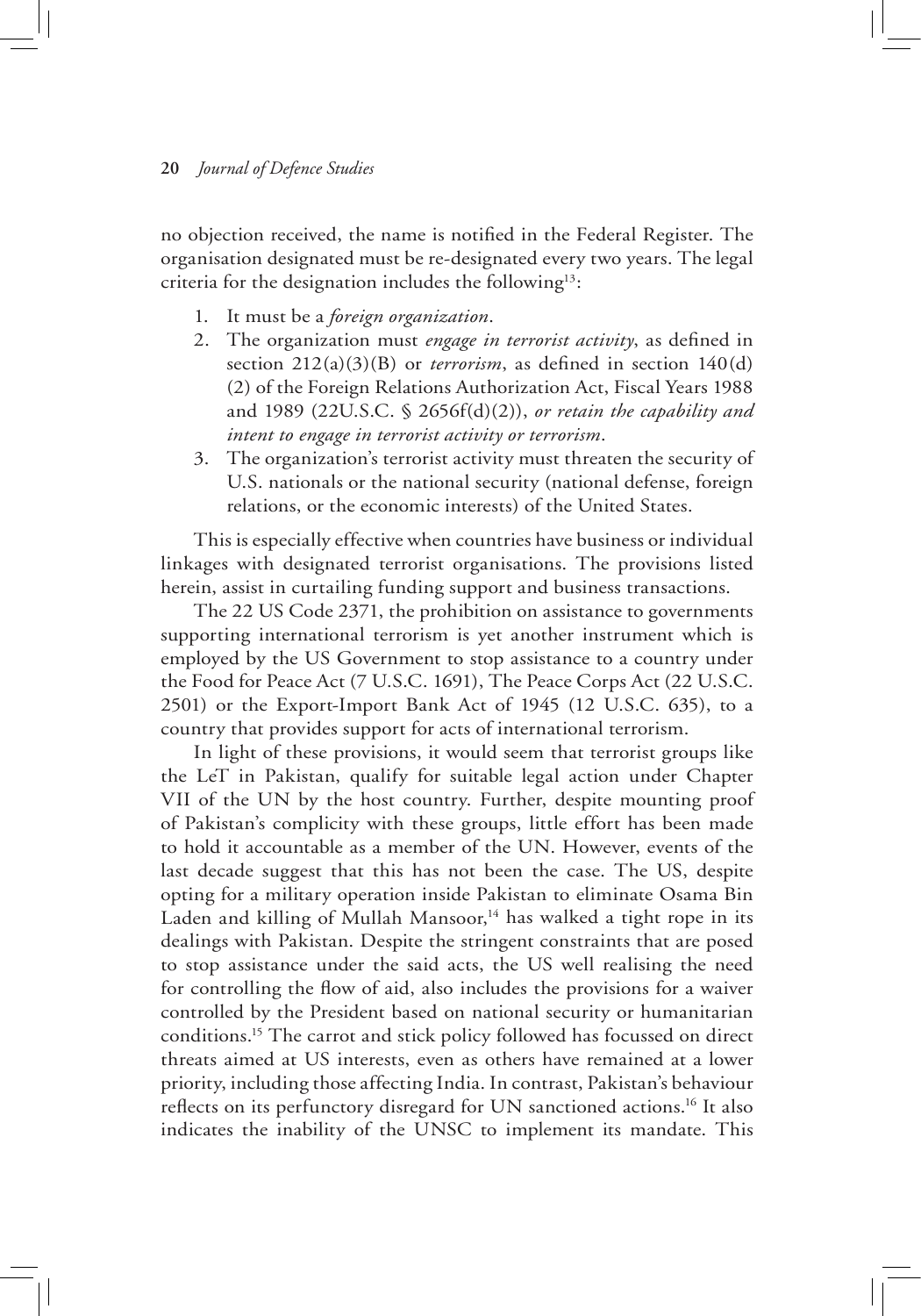raises questions regarding its efficacy, especially in light of support for Pakistan from veto wielding countries like China, which have repeatedly blocked designation of Masood Azhar the leader of a UNSC designated terrorist organisation JeM.17

# **Financial Sanctions against Pakistan: An Option for India?**

Most military planners learn and employ the term manoeuvre warfare. A classic on manoeuvre warfare by William Lind relates it to the ability to undertake successive 'observe, orient, decide and act (OODA)' cycles, a term coined by Colonel John Boyd, faster than an adversary. Lind says, 'Manoeuvre means Boyd Cycling the enemy, being consistently faster through however many OODA Loops it takes until the enemy loses his cohesion—until he can no longer fight as an effective, organised force.'18 The decision to strike at terrorist launch pads along the LoC, and claim the same, should be seen as one of the successful attempts at beating Pakistan's OODA cycle in the aftermath of the Uri attack on 18 September 2016. It goes to the credit of the Indian government that they were able to seize the initiative from Pakistan and for once upset their carefully rehearsed narrative, thereby upsetting their OODA loop. However, as Lind suggests, the ultimate loss of cohesion can only come about through a consistent ability to remain ahead of the adversary.

This condition, however desirable, is difficult to achieve by military means alone against a country that retains its relevance in certain quarters owing to geopolitical realities.<sup>19</sup> Further, the existing military balance does not allow the creation of asymmetries that are desirable for substantial advantages. This is especially the case given the nuclear deterrence in place, which constrains the ability of the Indian state to employ military power to force compellance.<sup>20</sup> Finally, the creation of military instability remains fundamentally against India's core interest of building its economy. This raises the need to recognise the *Schwerpunkt* or the 'point of main effort' against the Pakistani state. All other actions must be carried out in support of this objective. It is evident from the structure and character of Pakistan that success against terrorism can come only by making the cost of undertaking it prohibitive for the Pakistani Army. There are different ways, both individual or collective, to achieve the same.

A case study of Iran in this regard is instructive. It illustrates the employment of a number of elements of hybrid warfare by the US led-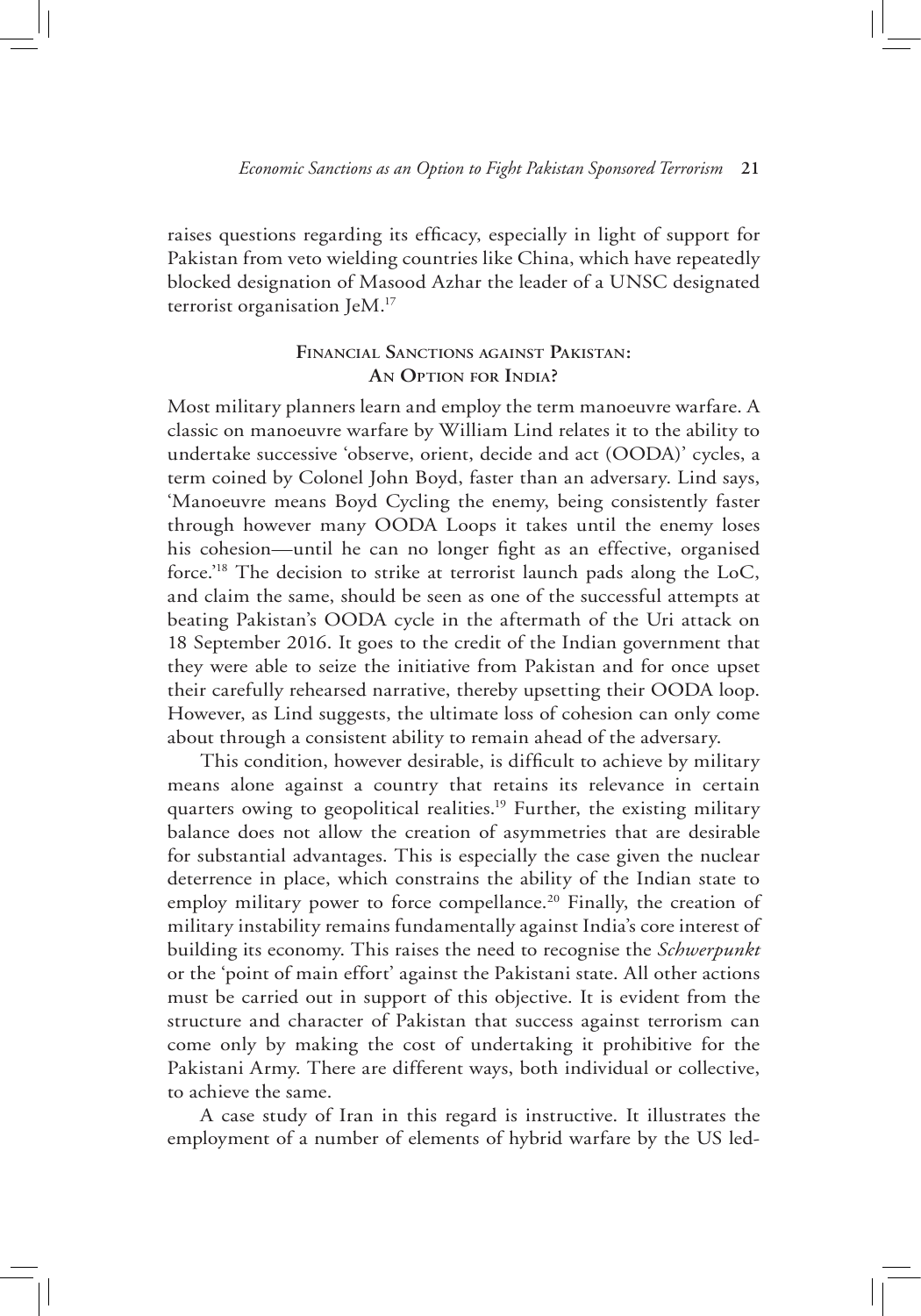effort, of which economic sanctions proved to be a vital component. An assessment of Pakistan's methods also indicates reliance on hybrid warfare, with elements ranging from the use of force on the LoC against India, employment of terrorists supported and backed by state machinery, subversion of the population in J&K through false propaganda, information warfare to include cyber attacks, funding of protests, and the introduction of fake currency notes. India's response and proactive steps in this regard have relied more on more conventional and traditional tools of statecraft.<sup>21</sup> This includes military responses on the LoC and diplomatic endeavours to expose Pakistan. This raises the need to assess the feasibility of leveraging India's fast growing economic influence through direct and indirect economic sanctions, in addition to the options that have been employed in the past.

The impact of economic sanctions is related to the nature of trade between two or more countries or financial institutions that can be influenced by the country that chooses to impose sanctions. This is most effective in case of nations that have a high stake or influence on the economic interests of the target country. The targeted sanctions imposed by the US in this regard presents the most potent employment of this option, as witnessed in the case of Iran. Suzan Maloney, while reinforcing the reasons for Iran sanctions to succeed, highlights, in contrast, the limitations experienced in relation to Russia.<sup>22</sup> Maloney indicates the relative ineffectiveness of sanctions against Iran since 1979 until certain critical factors came together to add bite to the sanctions regime. These included the long attempted and awaited support by allies of the US on the issue of nuclear proliferation; change in strategy by the US, which saw it link Iranian financial institutions with individuals, banks, companies and countries while drafting the sanction regime; inclusion of rivals like China and Russia in a bid to sanction Iran, possibly given the threat emerging from nuclear proliferation; and adverse impact on Iran's financially critical export of oil. The Iranian case study suggests that even an economic powerhouse like the US could not ensure the effectiveness of sanctions until it was able to bring to bear the combined impact of major powers on the country. And this could only be achieved on an issue that forced countries to unite, given the potential threat posed by the nuclearisation of Iran, when compared with the benefits of trading with it or the bilateral fallout in relations.

In case of Iran, the nature of sanctions are indicative of the extent of curbs placed by the US. These curbs virtually strangulated the Iranian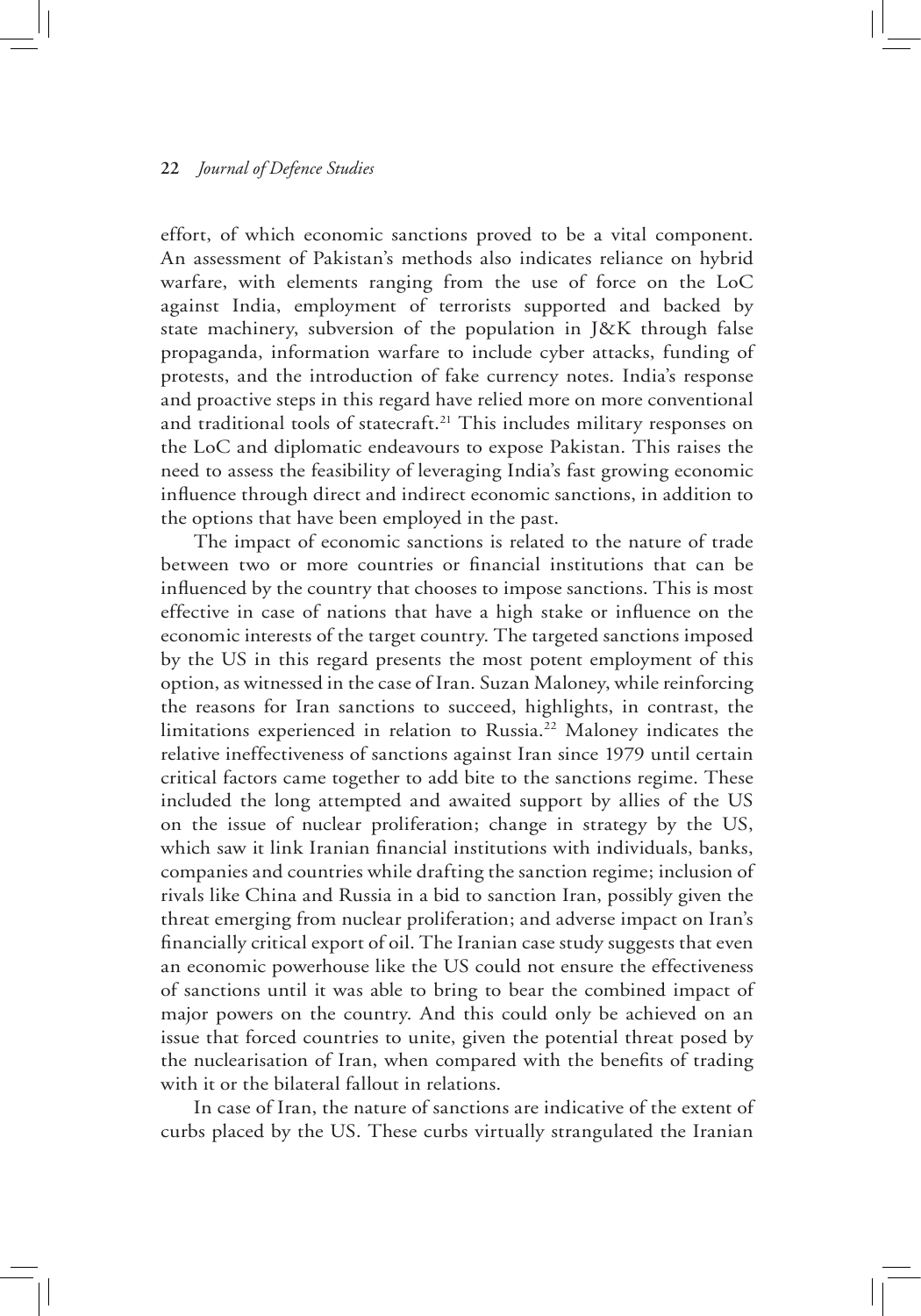economy, thereby having a severe financial impact on the government and its ability to effectively administer the country. As an illustration, on 25 November 2011, then US President Obama signed the Comprehensive Iran Sanctions, Accountability, and Divestment Act of 2010 (CISADA); this was followed by executive order 13590 which aimed at constraining Iran's petroleum resources, thereby attempting to address the linkage between Iran's energy sector and nuclear programme.<sup>23</sup> Furthermore, Section 12 of the National Defense Authorization Act, threatened to cut 'foreign financial institutions that knowingly facilitate significantly facilitate significant financial transactions with the Central Bank of Iran (CBI), or with the Iranian financial institutions designated by Treasury', their direct access to the US financial system.<sup>24</sup> However, as seen with acts that deal with terrorism, this act also retained provisions for a Presidential waiver, thereby, ensuring primacy of American interests.

There is general consensus that India's strategy against Pakistan must include all elements of state power within the realm of diplomacy and military means. A section of analysts have disaggregated various options to include targeting terrorist leaders, advancing support for ongoing insurgencies within Pakistan, and reassessing the Indus Water treaty.25 However, there is little focus on the possibility of building economic pressure on Pakistan. Two exceptions include George Perkovich and Toby Dalton's recent book, which analyses the impact of economic sanctions and Rajeev Chandrashekhar, a Rajya Sabha member's demand for declaring Pakistan a terrorist state, along with the imposition of sanctions.<sup>26</sup>

The need to explore the potential impact of economic sanctions beyond the existing steps enunciated stems from the linkage between the Pakistan Army's ability to fund and support terrorism against India with its generous financial outlay. Consequently, a cost on its finances could force a rethink on the cost benefit analysis of such actions. This does not imply that the focus of India's actions must solely shift towards economic options alone. On the contrary, it could potentially become the third leg of the triad, which includes diplomatic pressure, military and economic measures. The following section of the paper analyses the options available to India to employ economic constraints against Pakistan, as part of the instrumentality available to ebb the flow of terrorism from across the border. It will further indicate whether it has the potential to become the centre of gravity of ongoing efforts.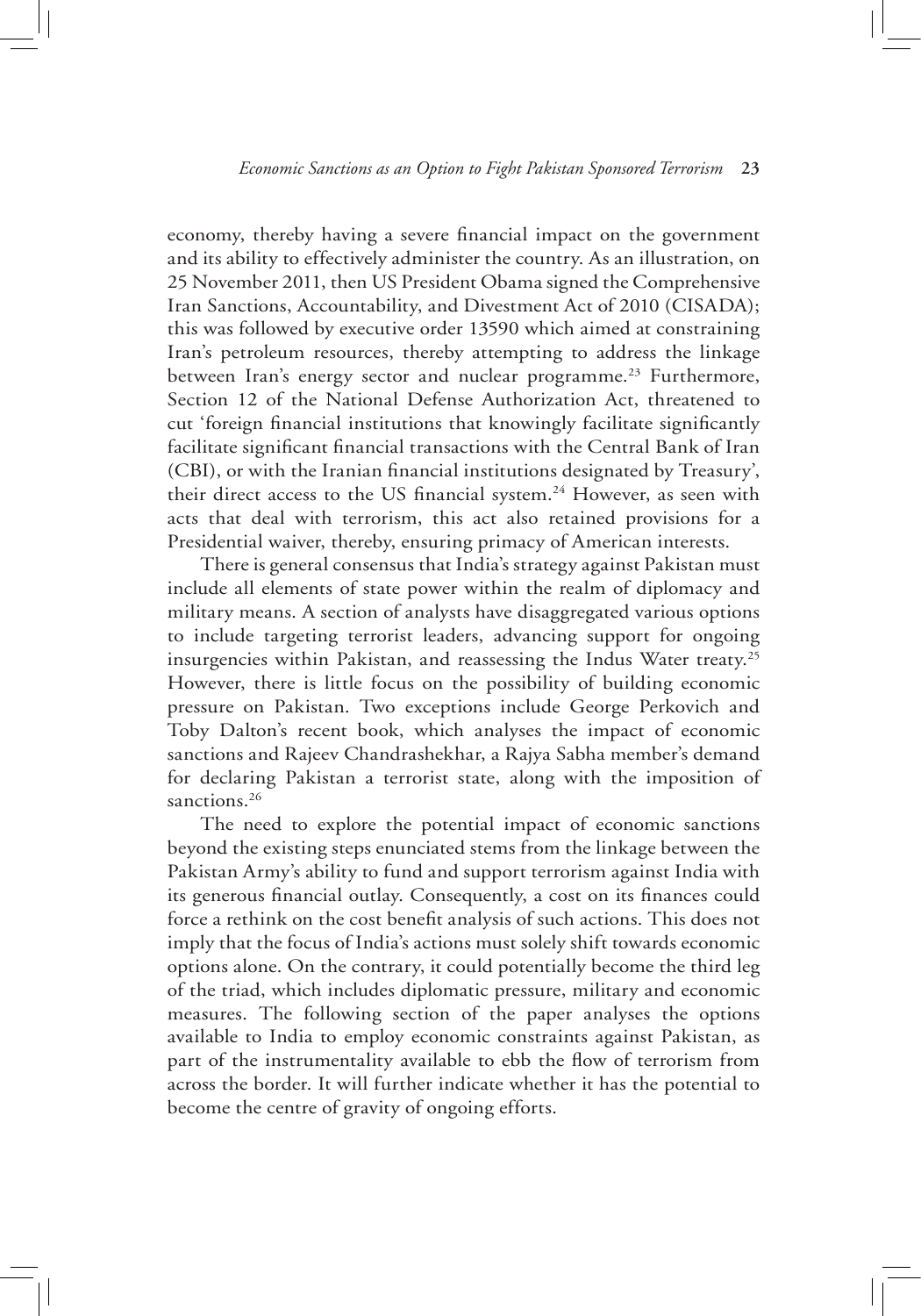## **Enhancing Financial Constraints on Pakistan**

Economic sanctions can be applied on a country directly as well as indirectly. Direct sanctions designate the target country, terrorist groups and/or individuals operating within and receiving support from it. The objective of these sanctions is to *directly constrain* economic viability by freezing assets, limiting trade and specific supplies that can augment the ability of a country to continue with its disruptive efforts. The focus is on creating an effective concert of nations that can target the country concerned. As an illustration, the targeting of an intelligence agency, individual state or non-state leaders or financial institutions involved in supporting and funding terrorism could be sanctioned.

In contrast, *indirect sanctions* aim to employ a country or a group of country's influence to make business dealings conditional on compliance of laid down criteria in relation to a target country. As part of indirect sanctions, a country could make business contracts conditional on the fulfilment ofspecific conditions. This could include severing financial ties with a target country, organisations or specific individuals.

The option of sanctions must be seen in light of three issues. The first is the scale of existing trade, both formal and informal, in order to understand its impact even if it were to be curtailed. The second is the willingness of major world powers to support an Indian-initiated sanction regime. The third the appropriateness of the cause that can or cannot galvanise world opinion. This paper will analyse five ways of targeting Pakistan's direct support for terrorism, both through direct and indirect sanctions. The potential impact of these sanctions will further be correlated with the challenges that are posed in implementing the same.

# **Direct Sanctions**

# *Option I: Trade Sanctions by India*

The formal trade between India and Pakistan for the year 2015–16 was US \$2612.16 million, of which the exports accounted for \$2171.14 million and imports \$44.03 million. The trade volume has remained between \$2–3 billion between 2012–13 and 2015–16, indicating the trajectory of trade between the two countries.<sup>27</sup>

In contrast, the informal trade between the two countries has generated greater volumes. An Indian Council for Research on International Economic Affairs (ICRIER) report published in 2016 attempts an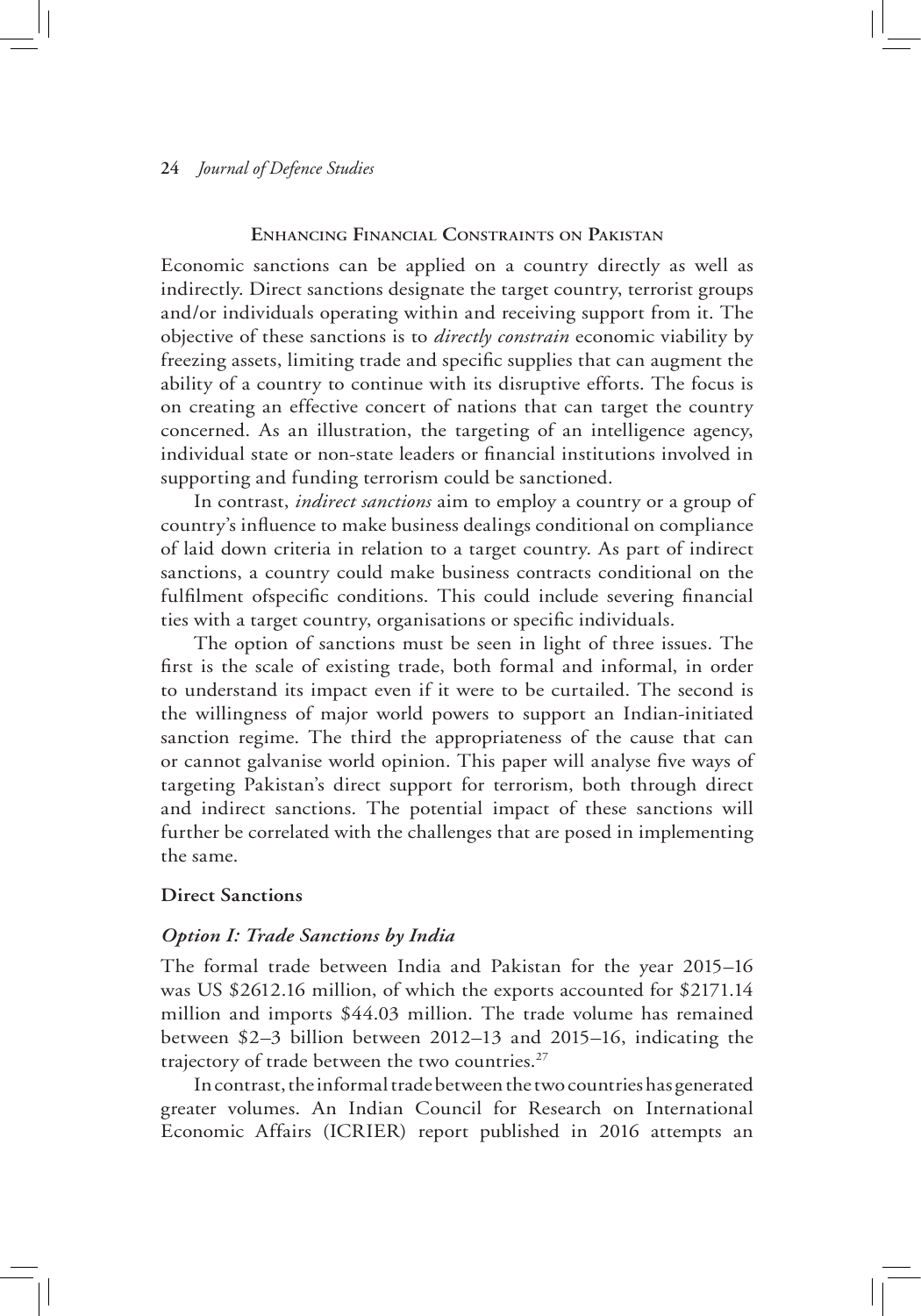assessment of informal trade between India and Pakistan.28 Its figures for informal trade for the year 2012–13, suggests export figures of US \$3,992 million and import figures of \$721 million for a total trade figure of US \$4.71 billion. Amongst this, over 50 per cent of Indian exports include jewellery, textiles, machinery and machine parts, and electronic appliances. In contrast, textiles, dry fruits and spices comprise 90 per cent of informal imports from Pakistan. Further, data available through the Pakistan Bureau of Statistics for major imports and exports from Pakistan from July 2014 to May 2015 indicates that exports to India list at serial 14 with a percentage of 1.71 of the total exports from Pakistan, with the USA, China, UK, Afghanistan, Germany, United Arab Emirates (UAE), Spain, Bangladesh, Italy and Netherlands forming the top 10.29 Conversely, India lists at serial 6, in terms of imports into Pakistan, with a percentage of 3.81. China, UAE, Saudi Arabia, Indonesia and Japan form the first five.

The barter trade between India and Pakistan across the LoC stood at \$164.52 million for the year 2014–15.30 Over the years this has succeeded in establishing a resolute mechanism, which has barely been affected by either disturbances on the LoC or by the nature of bilateral relations between the two countries.

The data suggests that, first, India-Pakistan formal trade does not involve critical commodities, which can or are likely to create a serious scarcity of any essential item as a result of bilateral sanctions by India. As an illustration, the import of raw cotton cannot be considered a critical import for Pakistan. This, therefore, does not provide any substantial economic leverage to India in respect of Pakistan. Second, the balance of trade, both formal and informal remains in India's favour and is more likely to harm the interests of Indian traders. Third, the total volume of trade is so low that it is unlikely to become a cause of concern as part of Pakistan's overall trade and commerce activity. Even in the case of informal trade, where the volumes are almost double, the overall balance remains in India's favour, involves non-critical commodities, and represents a relatively low volume of overall trade. Finally, barter trade across the LoC is an even smaller percentage of trade between the two countries. Therefore, any attempt to curtain any of these is more likely to have a symbolic impact rather than a substantive one.

### *Option II: Multilateral Trade Sanctions*

The history of multilateral trade sanctions remains chequered. There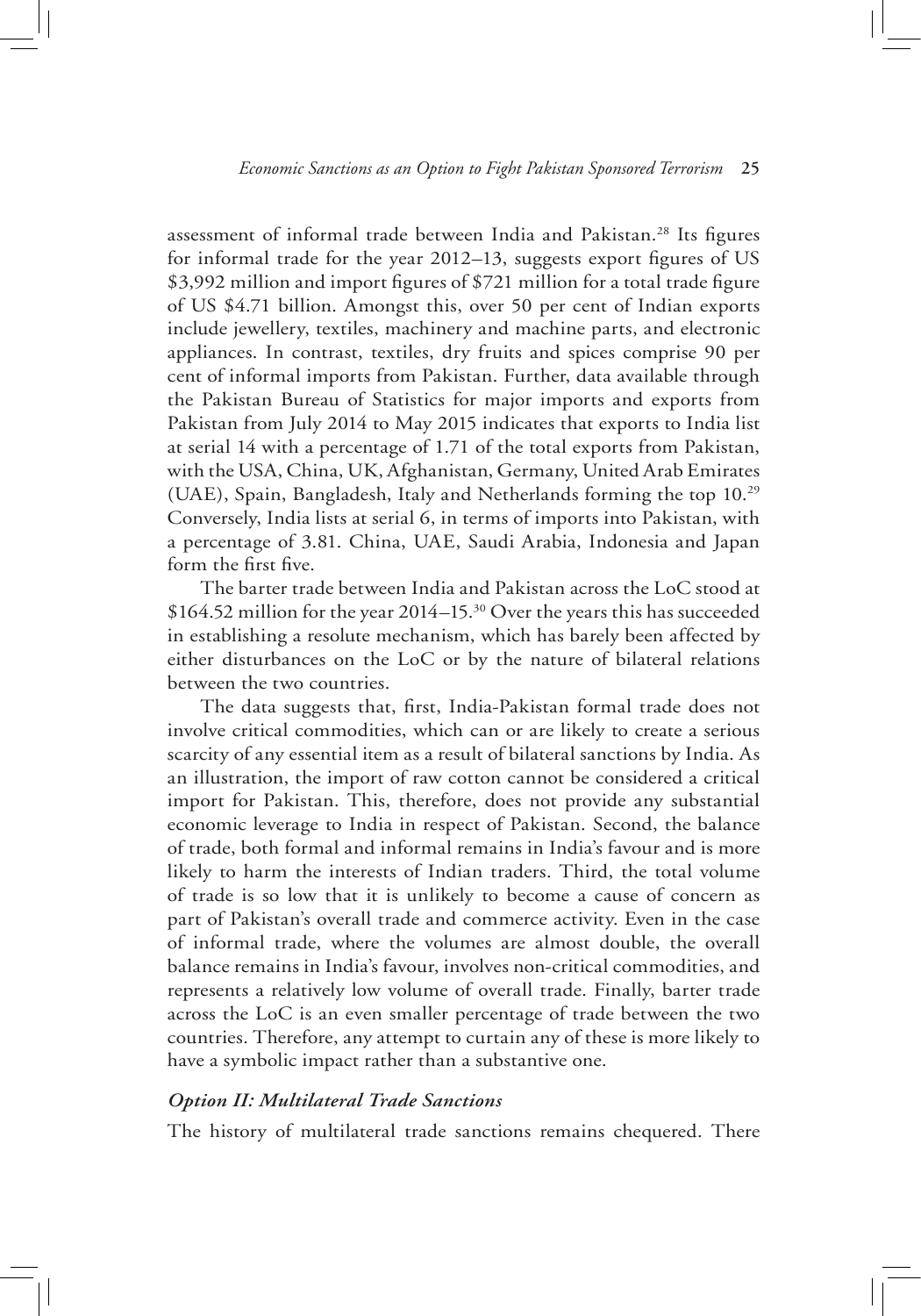have been few examples of such sanctions and even fewer of their successful implementation. The sanctions against Iran stand out as an exception, and that too as a result of the perceived inability to access the US financial system by major economic powers rather than direct trade sanctions. However, as part of evaluating the option, the analysis of trade data provides certain indicators. The top five export markets for Pakistan include the US, China, UK, Afghanistan and Germany. With the exception of China, there is potential in creating a collective consciousness against state terrorism amongst the others. The domestic import market of these countries can further be linked to compliance on counter-terrorism measures undertaken. Since Spain, Italy, Netherlands are also included in the top 10, the European Union can be approached to legislate broader counter-terrorism compliance guidelines for all member states. Afghanistan and Bangladesh, which are directly affected due to Pakistan's actions, could also cooperate on improving its counter-terror compliance. Since this directly impacts foreign exchange earnings and the income of influential entities within Pakistan, there is a possibility of it yielding desirable results through pressure on the Pakistan state and its army. Creating these conditions, however, remains a challenge.

#### *Option III: Sanctions on Key Individuals and Entities*

The support to terrorism from key personalities, entities and organisations as well as inadequate implementation of UNSC resolutions, FATF guidelines and country-specific laws can become a basis for sanctions. The certification system followed by the US in terms of action against the Haqqani Network is a case in point, which will be analysed later in the article.

Unlike most functional democracies, the armed forces in Pakistan, either directly or through its retired fraternity, run legitimate businesses that represent a very substantial percentage of trade volume. As an illustration, on the farthest end of the spectrum this includes the Askari Bank in Pakistan, which was acquired by the Fauji Foundation in 2013.<sup>31</sup> The Fauji Foundation is chaired by the Secretary, Ministry of Defence and its members include the Chief of General Staff Pakistan Army, Adjutant General, Quartermaster General, Chief of Logistics Staff, Deputy Chief of Naval Staff and the Deputy Chief of Air Staff.32 Each of these is either a retired or a serving officer from the armed forces. A similar structure can be seen with other foundations with a wide range of businesses that are run by them. Non-compliance of existing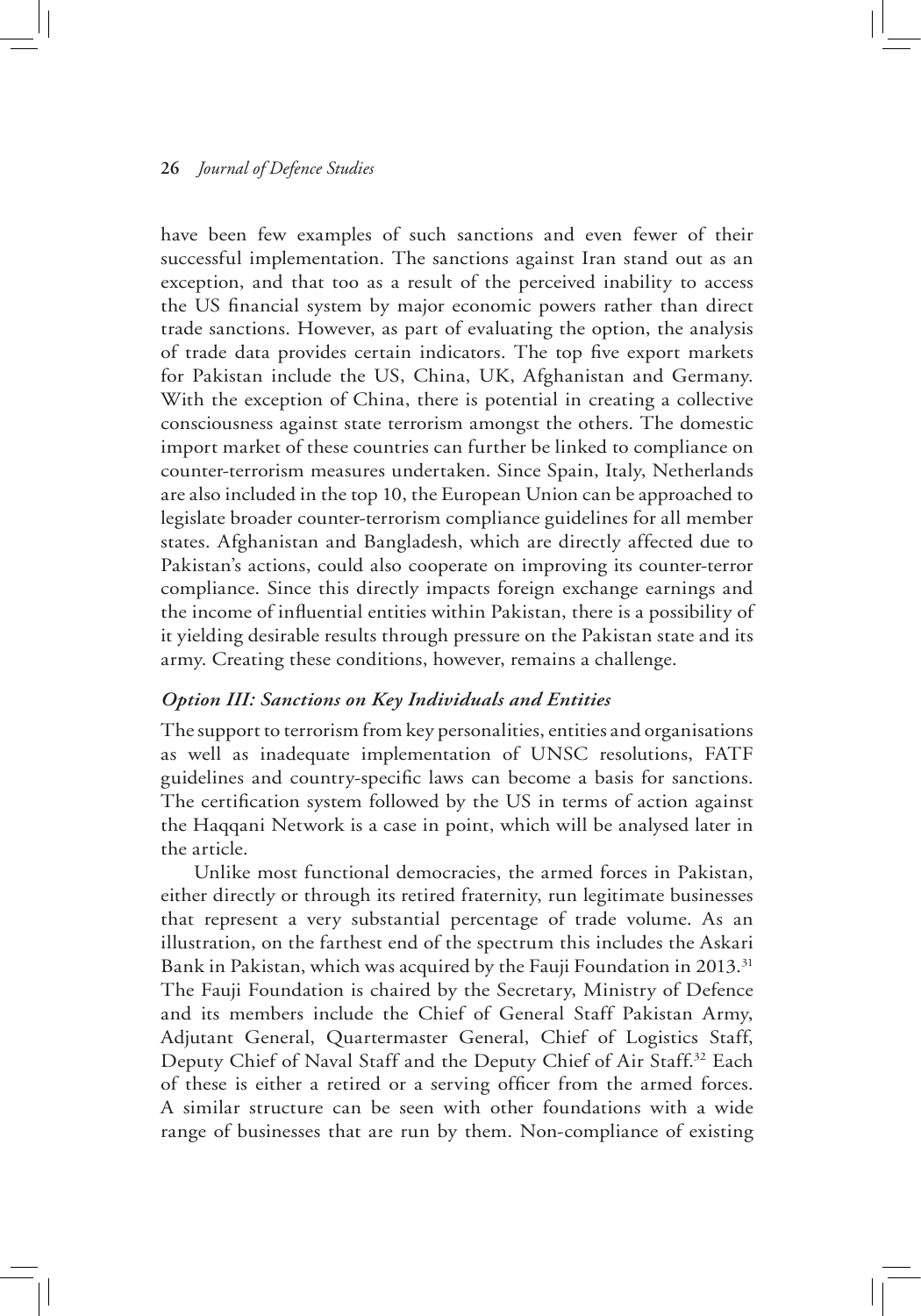resolutions, which demand curtailment of funding and support to terrorist groups, can be linked to establishments that raise funds for the defence forces.

# **Indirect Sanctions**

Prior to assessing the potential and possibility of indirect sanctions on Pakistan-based groups or even state institutions, it is important to reinforce that much like direct sanctions, which can be declared by one or more countries against another—or more specifically against organisations, entities and individuals—the success of indirect sanctions also depends on the ability to orchestrate the same as part of a larger group of countries. The viability of the same has to be ascertained prior to its application to ensure that the intended objective can potentially be achieved.

# *Option IV: Indirect Sanctions Through Domestic Provisions of Partner Countries*

For sanctions to be effective, a country or a terrorist group must be financially constrained, as has been witnessed in case of groups like the Liberation Tigers of Tamil Elam (LTTE) in the past. This can be achieved by linking financial dealings that support terrorist groups with laws that prohibit the financing of terrorism, as part of domestic regulations or internationally mandated and enforced regulations. It is also critical that sanctions in place include countries that have the financial muscle to make a perceptible impact on the activities of countries or institutions that are sanctioned. As an illustration, The US National Defence Authorization Act of 2008, as amended in 2013, 2015 and 2016, places limitations on reimbursement of Pakistan-pending certification. The Act requires the US Secretary of Defense certify to the Congressional Defense Committees that:<sup>33</sup>

- 1. Pakistan continues to conduct military operations in North Waziristan that are contributing to significantly disrupting the safe haven and freedom of movement of the Haqqani Network in Pakistan;
- 2. Pakistan has taken steps to demonstrate its commitment to prevent the Haqqani Network from using North Waziristan as a safe haven; and
- 3. the Government of Pakistan actively coordinates with the Government of Afghanistan to restrict the movement of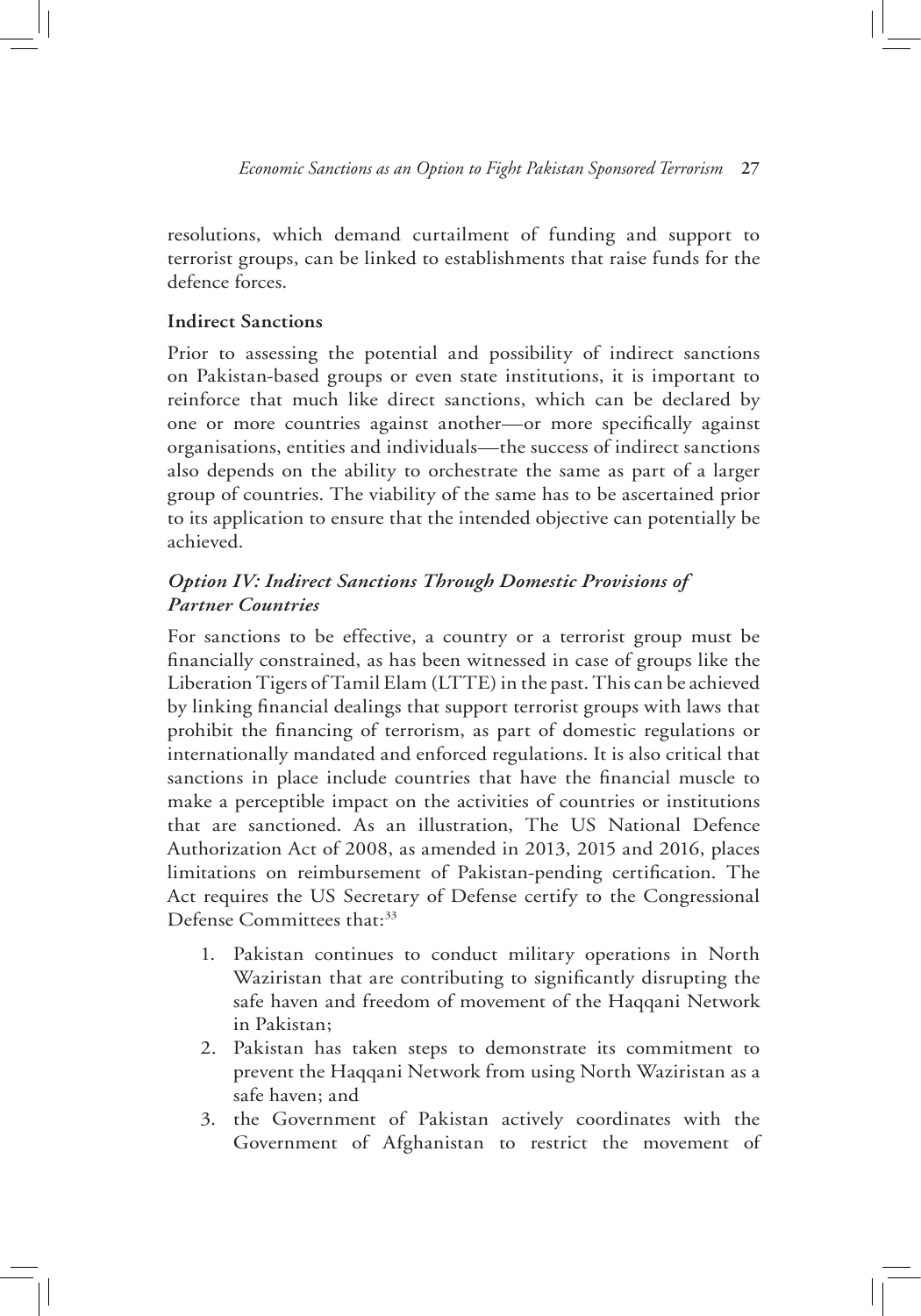militants, such as the Haqqani Network, along the Afghanistan-Pakistan border.

At present, a similar provision does not exist for terrorist groups funded, nurtured and supported by Pakistan and acting against India. However, an endeavour to highlight the linkages between sanctioned groups like the Haqqani Network and terror groups which operate against India, to bring them under the same law can help build pressure on Pakistan. There is, however, a critical factor that needs to be flagged even as such measures are envisaged. Any specific inclusion of India, or groups operating against India would require certifications by a senior US functionary related to adequacy of steps taken by Pakistan to continue with existing aid. If at a later date, the US finds it in its national interest to provide aid despite inadequate measures by Pakistan, it is likely to ignore ongoing support to terrorism by Pakistan. In such a case, the decision will virtually certify that Pakistan is doing enough against terrorist groups operating from its soil, which will defeat the purpose of the law from an Indian perspective. Therefore, ideally, initiation of action by the US must not specifically relate or reference India, in order to buffer Indian interests from changes in US policy.

# *Option V: Indirect Sanctions by Leveraging the Buyers Clout*

The last option open for India includes the use of its buyer's or business clout to seek sanctions on Pakistan for funding and supporting terrorist groups. This can best be achieved by linking the purchase of equipment from major manufacturers of weapons and critical equipment, with severing links with terrorist sponsors. This would translate into creating pressure on weapon manufacturers, which are major suppliers for India, to cease supply of weapons and critical spares to Pakistan. As an illustration, the buyer's contract signed by India with a company can include a clause to desist from sales to state sponsors of terrorism. Similarly, a financial establishment that is linked with India for business, can only continue to conduct business by quarantining itself from financial institutions of terror supporting countries. India can also explore the option of buying out cash strapped weapon manufacturers, in order to control the supply of their equipment to Pakistan. Similarly, procurement of assembly lines of critical weapon platforms can be considered to further influence the supply of critical spares. This method can help bring pressure not only on supplies to Pakistan but also sever business interests with financial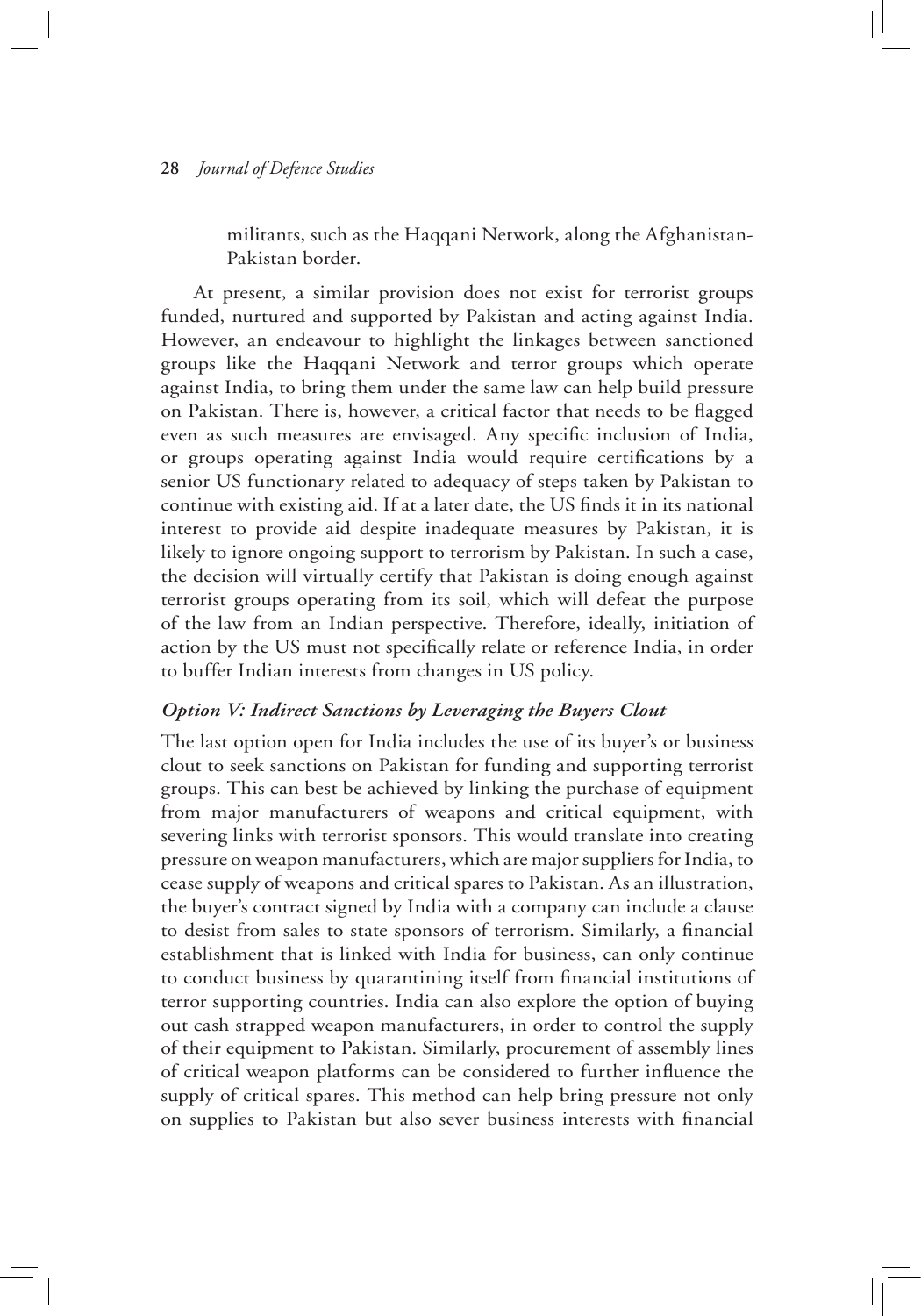and business establishments owned and controlled by the Pakistani armed forces.

This option can only be successful if a careful assessment of India's influence on businesses which have substantial business stakes becomes the basis for imposing sanctions. Similarly, the grant of waiver to such sanctions must remain an exception rather then the rule when selection of entities is conducted. A country or a company is more likely to determine its decision on the basis of its national of economic interests. Therefore, the identification of economic pressure points to achieve salience remains the most important factor that can potentially help in achieving successful results through indirect sanctions.

# **Conclusion**

The option of employing economic sanctions has a chequered history. There have been few examples of successful enforcement of a state's will. The success of the option largely depends on the influence and impact that a state can bring to bear on the target country or its entities. It is also related to the orchestration of allies for the same cause to enable widening of the net and strengthening of punitive measures applied. This orchestration could result from a common perception of the threat or the economic losses that others could incur by not agreeing to the sanction regime. In the case of Iran, both aspects came together to enhance the effectiveness of sanctions. However, in India's case the convergence of similar conditions does not exist and limits the ability to employ economic sanctions as the centre of gravity of the country's counter terrorism efforts against Pakistan. However, certain options that have been listed above, do provide options ranging from symbolic impact to a contributory one in the ongoing fight against terrorism.

Table 4 provides a summary of the same. The table is not based on a quantitative model but sums up the options analysed earlier and, based on an assessment of India's influence in each sphere, underscores challenges likely to be faced and impact that could be achieved. The assessment suggests that the least challenging option is trade sanctions imposed by India, since these remain within the country's domestic control. However, despite being the easiest to implement these would most likely have merely a symbolic impact, given the low volume and absence of critical trading goods. Similarly, multilateral trade sanctions have the potential to have the maximum impact, but will be the most difficult to implement in light of challenges involved in building consensus on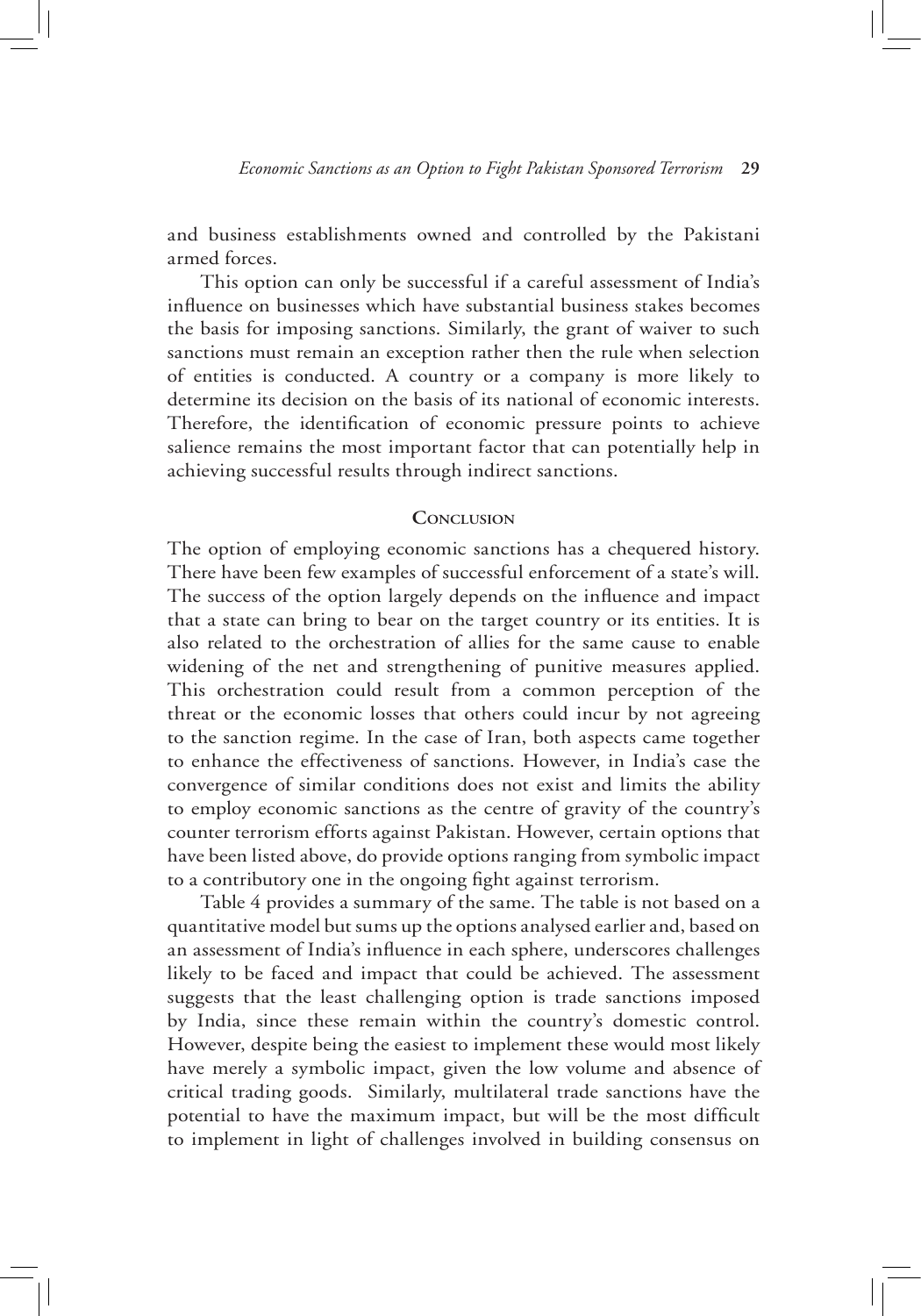| Measures                                                             | Partnerships Needed                                                                                                                                                                                                    | Challenge for<br>Application<br>on Scale of<br>1-5 (ascending<br>scale) | Likely Result                                                                              |
|----------------------------------------------------------------------|------------------------------------------------------------------------------------------------------------------------------------------------------------------------------------------------------------------------|-------------------------------------------------------------------------|--------------------------------------------------------------------------------------------|
| Trade Sanctions by<br>India                                          | India specific.                                                                                                                                                                                                        | 1                                                                       | Symbolic                                                                                   |
| Multilateral Trade<br>Sanctions                                      | Pakistan's major<br>trading nations in<br>Europe, US and Asia.                                                                                                                                                         | 5                                                                       | Will affect state<br>and individual<br>revenues.                                           |
| Sanction of key<br>individuals and<br>entities                       | Pakistan's major<br>trading nations in<br>Europe, US and Asia.                                                                                                                                                         | 4                                                                       | Will affect<br>armed force<br>and individual<br>revenues.                                  |
| <b>Through Domestic</b><br>Provisions of<br><b>Partner Countries</b> | Major powers like the<br>US and EU.                                                                                                                                                                                    | 4                                                                       | Will affect<br>flow of aid to<br>Pakistan.                                                 |
| Leveraging Buyers<br>Clout                                           | Will be dependent<br>on India's ability to<br>exploit the scale of<br>business interests it<br>can leverage, especially<br>in contrast with the<br>market provided by<br>Pakistan to individual<br>and state entities. | 3                                                                       | Likely to impact<br>key sectors,<br>especially<br>defence, if<br>leveraged<br>effectively. |

**Table 4** Application Challenge and Impact of Economic Sanctions

the issue. Exploitation of domestic provisions of a third country also has its set of challenges. The US has already reduced the flow of financial assistance to Pakistan under its domestic law. However, this has been linked with what it considers its core interests in terms of jihadi groups that pose a direct threat to the country. There is as yet inadequate evidence to suggest that Pakistan's unwillingness to undertake more stringent action against terror groups focusing on Kashmir could also become the basis for similar sanctions. This is also the case for select individuals and entities at present. This leaves the option of exploiting the buyer's clout by India. This is as yet an untested option. It is also an option that could strengthen in terms of its effectiveness over a period of time, as India's economic leverages increase. However, it is certainly an area that deserves greater research in terms of a feasibility study, especially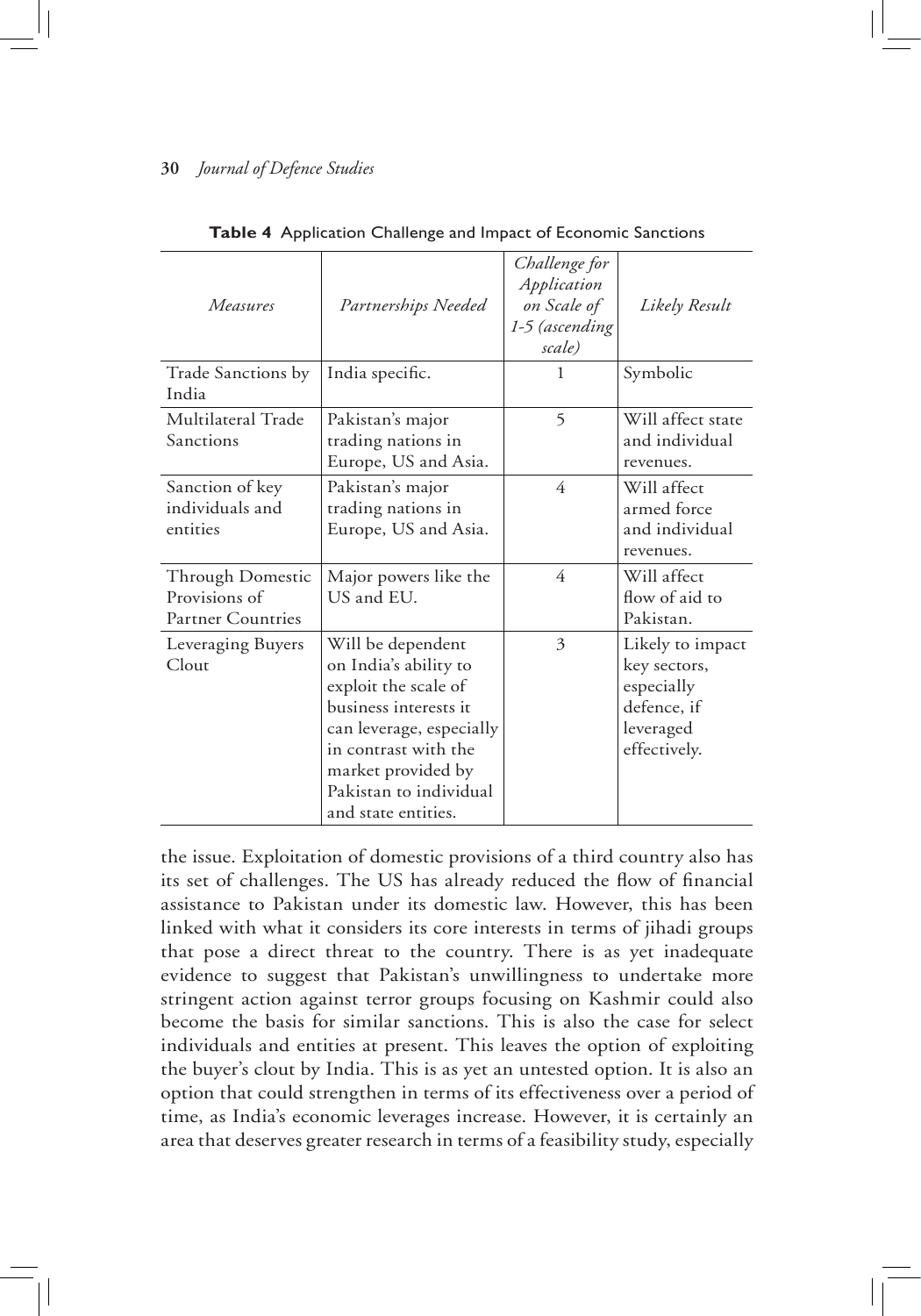when related to the defence industry. India is the largest importer of weapons in the world, which provides it with the potential leverage with exporting countries and companies. The possibility of exploiting this to control export of critical weapons and spares to Pakistan on the basis of its counter terrorism record is an option that deserves closer scrutiny. The process can best be initiated through a law that requires certification that weapons and warlike stores are not being supplied to individuals and countries that are found complicit in state sponsorship of terrorism, to provide the domestic legal basis for indirect leverage against countries like Pakistan. This will indicate India's intent and facilitate the creation of a coalition of willing amongst countries that are threatened by jihadi terrorism emanating from Pakistan.

This must be followed by immediate placement of sanctions on UN-designated terrorists under Indian law, a step which is likely to have greater acceptance internationally when compared to those groups and terrorist leaders who are yet to be placed on this list. Further, the inclusion of terrorists such as Masood Azhar here, despite not being on the UN list, given the likely support from major countries on the same, could help further isolate China's coloured stance on the issue.

International organisations like the FATF may not have powers that are sanctioned by the UNSC; at the same time, they cannot be held hostage as the UNSC has been done by China using its veto powers. India must, therefore, continue to build its intelligence dossiers on the violation of existing UNSC resolutions by Pakistan-based terrorist groups, state entities and individuals, in pursuit of countering the finance of terrorism guidelines as elucidated by FATF. Also, FATF's negative observations must further be reinforced to ensure stringent action by Pakistan against terror groups. This could, over a period of time, become a source of independent indictment of individual entities and would help build an effective sanctions regime if the Pakistani state remains stubborn in refusing to take action, as has been the case in the past.

Unlike the case of Iran, it is significant to note that similar conditions are unlikely to be created in case of Pakistan unless the threat emanating from terrorism can be presented at a global scale, as was the case with proliferation. Conversely, it can succeed when supporting countries perceive greater economic loss by not supporting India in enforcing sanctions, when compared with continuation of status quo with Pakistan. The prevailing conditions are unlikely to present circumstances that will allow behaviour changing sanctions to be applied against Pakistan. In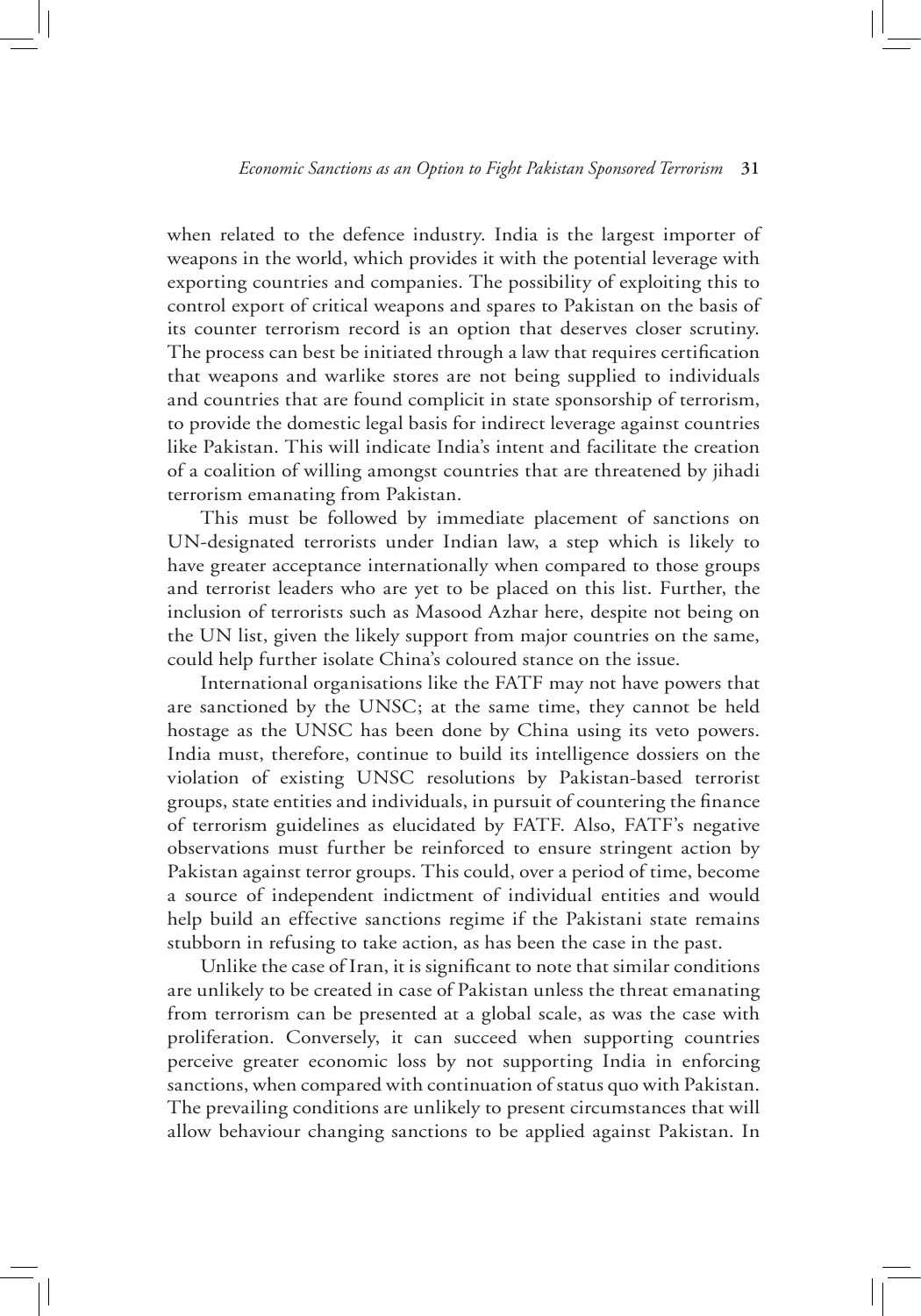the absence of the same, it is incumbent on India to selectively apply economic sanctions on targetted terrorist groups, leaders and complicit government and non-government organisations, in concert with other diplomatic measures and limited military means to control the flow of terrorism from Pakistan. However, before a combination of these elements is applied, the likely end state, support from partner countries, and the means at India's disposal deserve a closer analysis to ensure realistic assessment of its impact, on the basis of current and emerging realities.

The changing character of war has led to the salience of nonkinetic means in the quiver of hybrid warriors. Economic sanctions are one amongst these means. While it is important to understand its applicability and potential for employment in India's context, it is equally relevant to realistically assess its effectiveness under prevailing conditions. The growing economic influence that India is likely to wield in future, suggests that its implications should be understood on the basis of available evidence. This should further lead to necessary groundwork for employing it as and when feasible.

#### **Notes**

- 1. See Harry J. Kazianis, 'Is America Still a Military Superpower?', *The National Interest*, 12 March 2015, available at http://nationalinterest.org/feature/ america-still-military-superpower-12405, accessed on 7 February 2017.
- 2. 'Trump and Putin Make Counter-terror Top Priority in First Call', *BBC. com*, 28 January 2017, available at http://www.bbc.com/news/world-uscanada-38786199, accessed on 7 February 2017.
- 3. The listing procedure is given at https://www.un.org/sc/suborg/en/ sanctions/1267/aq\_sanctions\_list/procedures-for-listing, accessed on 6 January 2017.
- 4. The Financial Action Task Force, International Co-operation Review Group, 13 February 2015, available at https://www.fic.na/uploads/FATF/ FATF-2015/FATF-ICRG(2015)4-ENG.pdf, accessed on 2 December 2016.
- 5. 'Terrorists Attack Navy Airbase in Karachi, Destroy Three Aircraft', *Dawn*, 22 May 2011, available at http://www.dawn.com/news/630878, accessed on 5 December 2016.
- 6. Farhatullah Babar, *Question No. 57(Def.)*, 25 March 2015, Senate Secretariat, 117th Session, 7 July 2015.
- 7. *Annual Budget Statement for 2013-2014*, Government of the Punjab, Pakistan, available at https://www.punjab.gov.pk/system/files/ABS.pdf, accessed on 7 February 2017, p. 31.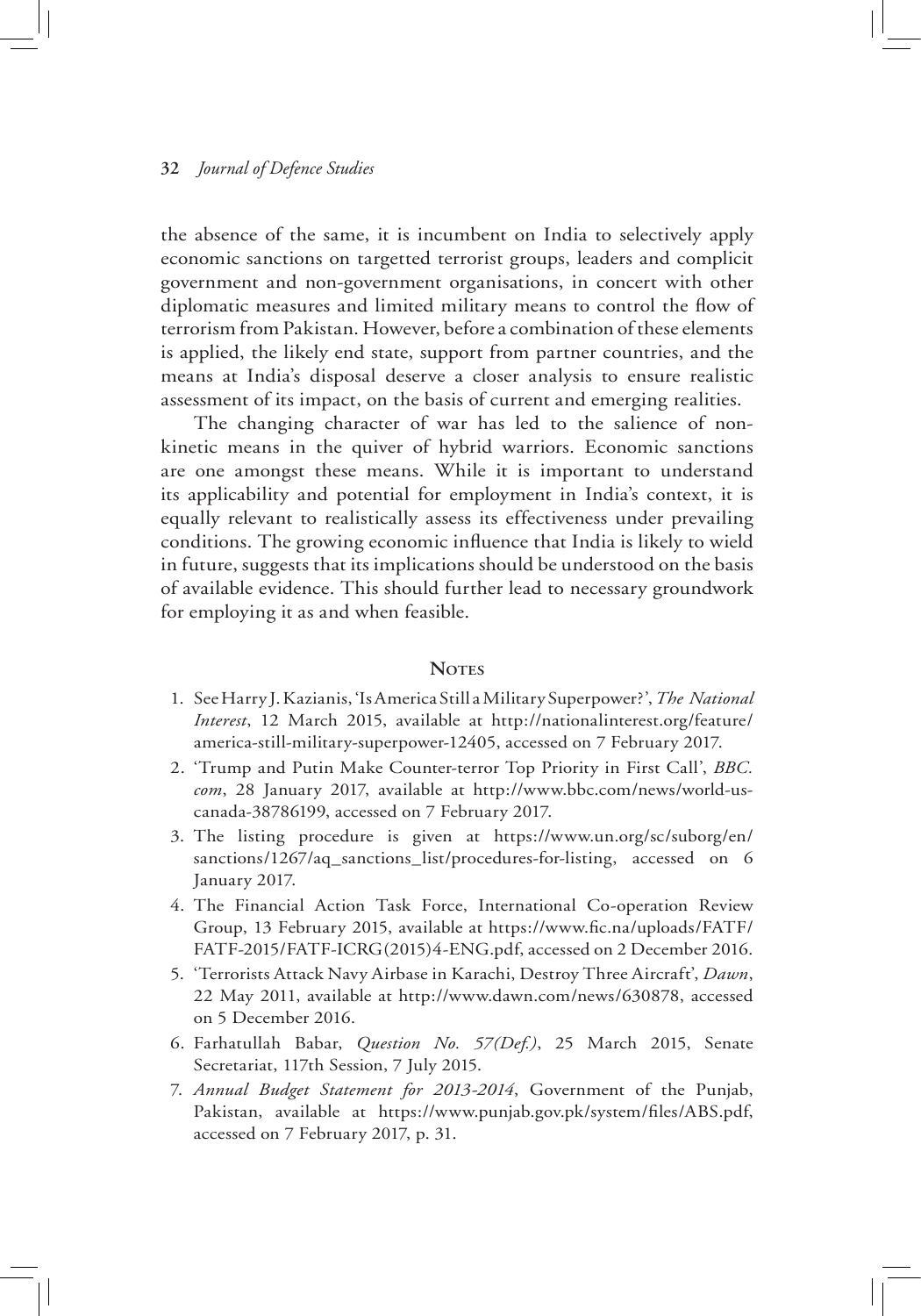- 8. Security Council Counter-Terrorism Committee, United Nations, available at https://www.un.org/sc/ctc/, accessed on 30 November 2016.
- 9. United Nations Security Council Resolution 1373 (2001), 28 September 2001, available at https://www.unodc.org/pdf/crime/terrorism/res\_1373\_ english.pdf, accessed on 30 November 2016.
- 10. Ibid.
- 11. Ibid.
- 12. US Department of State, 'Foreign Terrorist Organizations', available at http://www.state.gov/j/ct/rls/other/des/123085.htm, accessed on 27 December 2016. Italics as in original.
- 13. Ibid.
- 14. See 'US Drone Strike in Pakistan Kills Taliban Leader Mullah Mansoor', *The Guardian*, 22 May 2016, available at https://www.theguardian.com/ world/2016/may/21/us-airstrike-taliban-leader-mullah-akhtar-mansoor, accessed on 12 January 2017.
- 15. '22 US Code §2371—Prohibition on Assistance to Governments Supporting International Terrorism', available at https://www.law.cornell.edu/uscode/ text/22/2371, accessed on 27 December 2016.
- 16. The UN listing of terror groups operating out of Pakistan has not witnessed any substantive action on its part. Senior functionaries like the country's Interior Minister have deflected observations by demanding proof for action to be initiated, as quoted earlier. The US decision to cut \$300 million in aid is amongst the few attempts to build pressure on Pakistan on the basis of its counter-terrorism actions.
- 17. Shyam Baasubramanian, '"Different Views": China's Excuse for Blocking Ban on Terrorist Masood Azhar', *Times of India*, 8 October 2016, available at http://timesofindia.indiatimes.com/india/Masood-Azhar-ban-Chinasexcuse-is-that-there-are-different-views/articleshow/54754348.cms, accessed on 19 December 2016.
- 18. William Lind, *The Manoeuvre Warfare Handbook*, Boulder: Westview Press, Indian Edition, New Delhi, 2005, p. 10.
- 19. Michael Krepon, 'The Limits of Influence', *The Non Proliferation Review*, Vol. 18, No. 1, 2011, pp. 85-101, available at http://www.tandfonline.com/ doi/pdf/10.1080/10736700.2011.549175, accessed on 15 February 2017.
- 20. Rizwana Abbasi, 'Pakistan's Nuclear Deterrence and Strategic Stability', *E-International Relations*, 28 June 2016, available at http://www.e-ir. info/2016/06/28/pakistans-nuclear-deterrence-and-strategic-stability/, accessed on 15 February 2017.
- 21. Pakistan's employment of hybrid warfare is well documented through a number of articles. This includes Prakash Nanda, 'Pakistan's Hybrid War',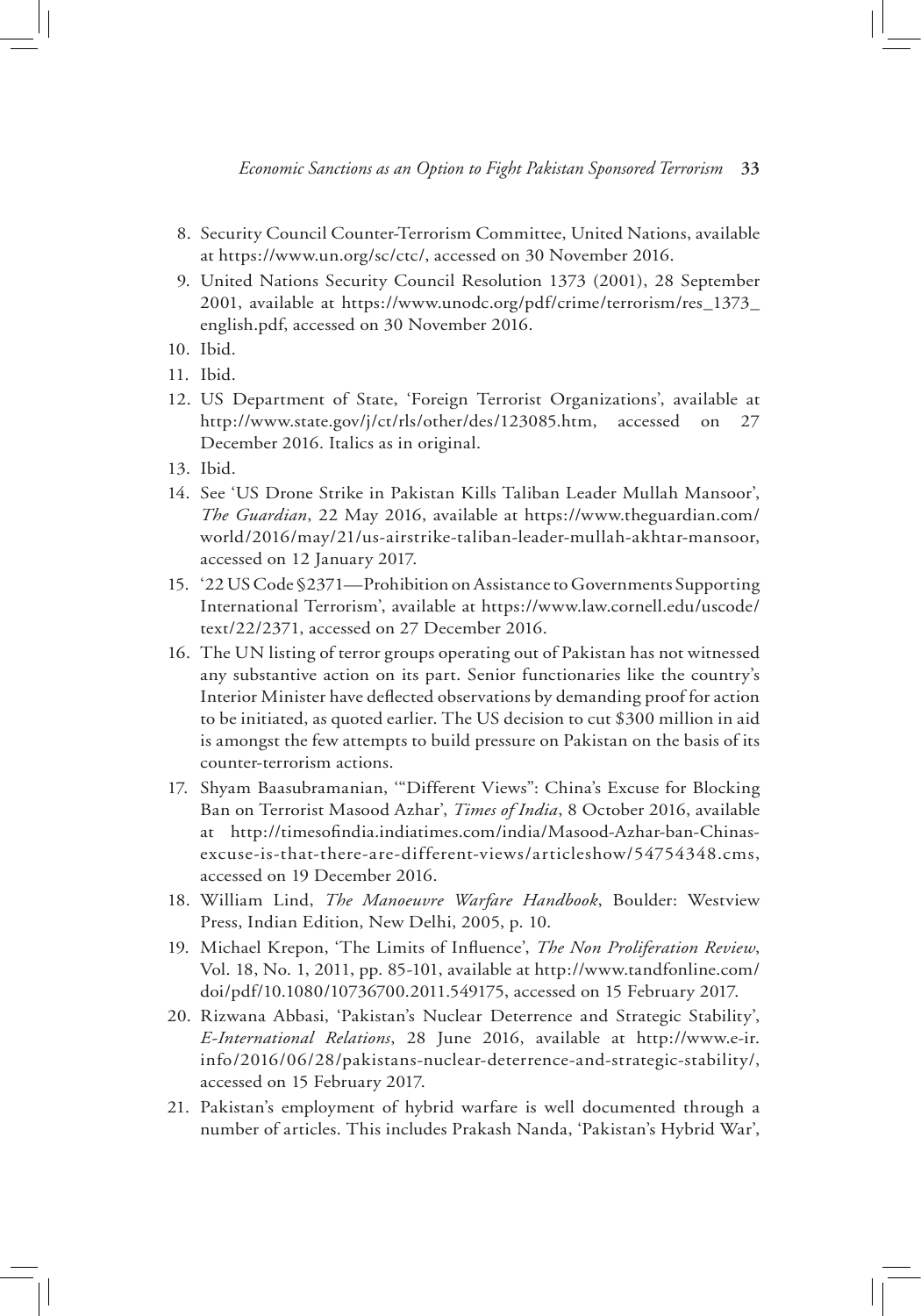*Indian Defence Review*, 10 January 2013; Dheeraj PC, 'Evolving Response to Pak's Hybrid War', *Deccan Herald*, 14 October 2016, available at http:// www.deccanherald.com/content/575629/evolving-response-paks-hybridwarfare.html, accessed on 14 February 2017; Syed Ata Hasnain, 'Nagrota in Perspective: It is Just One of the Thousand Cuts by Which Pakistan Hopes to Bleed India', *Times of India*, 1 December 2016, available at http:// blogs.timesofindia.indiatimes.com/toi-edit-page/nagrota-in-perspective-itis-just-one-of-the-thousand-cuts-by-which-pakistan-hopes-to-bleed-india/, accessed on 14 February 2017.

- 22. See Suzan Maloney, 'Why 'Iran Style' Sanctions Worked Against Tehran (And Why They Might Not Succeed with Moscow)', *Brookings.edu*, 21 March 2014, available at https://www.brookings.edu/blog/markaz/2014/03/21/ why-iran-style-sanctions-worked-against-tehran-and-why-they-might-notsucceed-with-moscow/, accessed on 23 December 2016.
- 23. See US Department of State, 'Fact Sheet: Comprehensive Iran Sanctions, Accountability, and Divestment Act (CISADA)', 23 May 2011, available at https://www.state.gov/e/eb/esc/iransanctions/docs/160710.htm, accessed on 3 January 2017; and 'Energy-Related Sanctions Under Executive Order (E.O. 13590)', 25 November 2011, available at https://www.state.gov/e/eb/ rls/fs/2011/177760.htm, accessed on 3 January 2017.
- 24. US Department of State, 'Section 1245 of the National Defense Authorization Act for the Fiscal Year 2012', 8 November 2012, available at https://www.state.gov/e/eb/tfs/spi/iran/fs/200286.htm, accessed on 3 January 2017.
- 25. Raj Chengappa and Sandeep Unnithan, 'How to Punish Pakistan', IndiaToday.in*,* 22 September 2016, available at http://indiatoday.intoday. in/story/uri-attack-narendra-modi-pakistan-terror-kashmir-nawaz-sharifindia-vajpayee/1/770435.html, accessed on 7 February 2017; Happymon Jacob, 'Seven Ways to Wage War on Pakistan, Several Reasons Not to Do So', TheWire.in, 26 September 2016, available at https://thewire.in/68548/ seven-ways-wage-war-pakistan-seven-reasons-not/, accessed on 7 February 2017.
- 26. George Perkovich and Toby Dalton, *Not War, Not Peace? Motivating Pakistan to Prevent Cross Border Terrorism*, New Delhi: Oxford University Press, 2016. Rajeev Chandrashekhar has introduced a private members' bill in Parliament on this issue. For details see, 'Rajya Sabha MP Introduces Private Member's Bill to Declare Pakistan Terrorist State', *Hindustan Times*, 19 November 2016, available at http://www.hindustantimes.com/indianews/rajya-sabha-mp-introduces-private-member-s-bill-to-declare-pakterrorist-nation/story-qu8NpRtTOKQzPj1heYxeJN.html, accessed on 14 February 2017.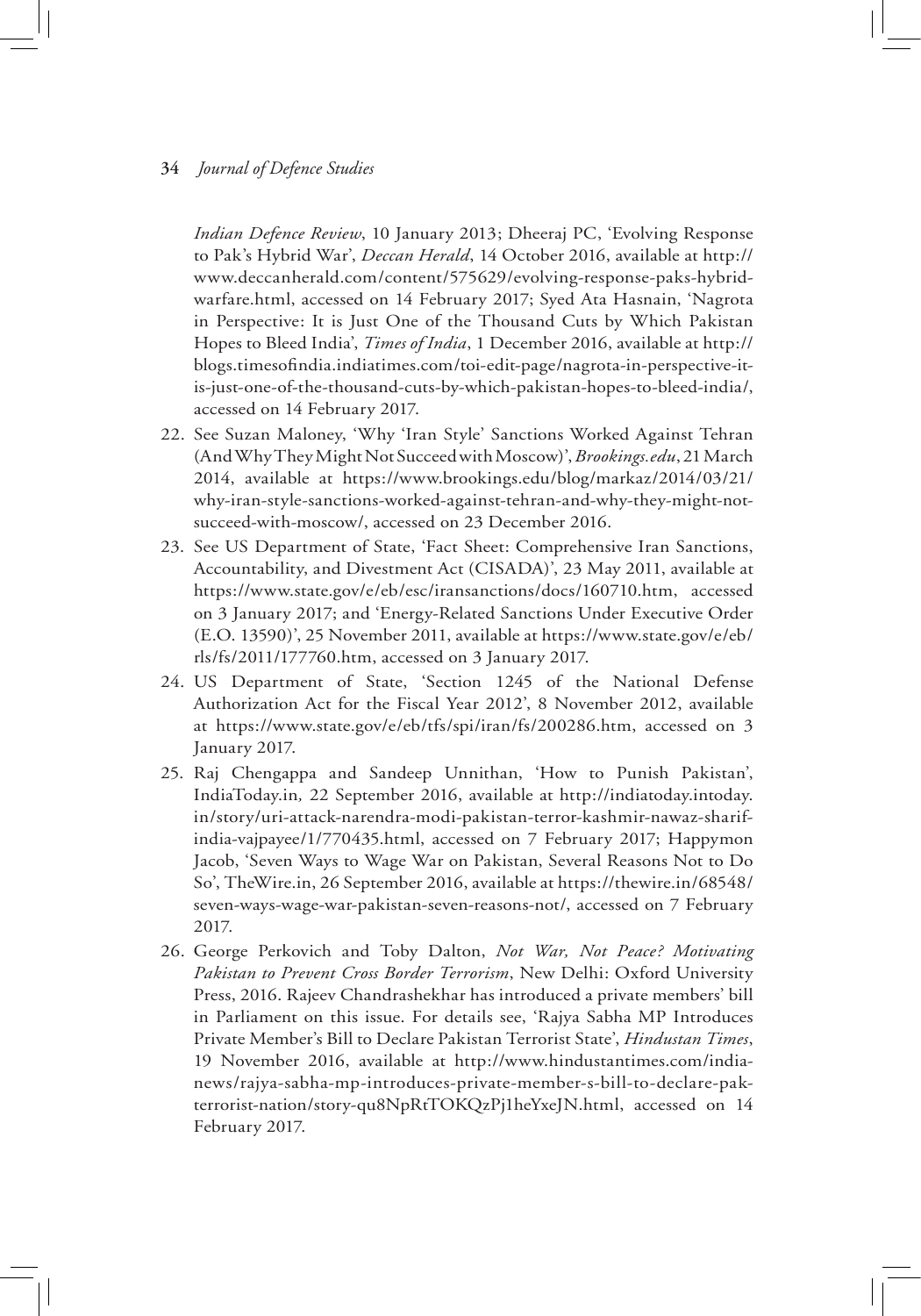- 27. Ministry of Commerce, 'Export Import Data Bank', available at http:// commerce.gov.in/DOC/EIDB.aspx, accessed on 23 December 2016.
- 28. Nisha Taneja and Samridhi Bimal, 'India's Informal Trade with Pakistan', Working Paper 327, New Delhi: Indian Council for Research on international Economic Relations, July 2016, available at https://icrier.org/ pdf/Working\_Paper\_327.pdf, accessed on 23 December 2016, pp. 13–16.
- 29. See 'External Trade Statistics Tables', *Pakistan Bureau of Statistics*, available at http://www.pbs.gov.pk/trade-tables, accessed on 23 December 2016.
- 30. Afaq Hussain and Riya Sinha, *Trading Confidence: A Compelling Case For Cross Line of Control Trade*, BRIEF, November 2016, p. 12.
- 31. 'Fauji Foundation to Acquire Askari Bank's 100pc Shares', *The Nation*, 19 January 2012, available at http://nation.com.pk/business/19-Jan-2012/ fauji-foundation-to-acquire-askari-bank-s-100pc-shares, accessed on 7 February 2017.
- 32. 'Governance', *Fauji Foundation*, available at http://www.fauji.org.pk/fauji/ about-us/governance-structure, accessed on 7 February 2017.
- 33. *US National Defense Authorization Act 2016*, Section 1212.(g), available at https://www.congress.gov/bill/114th-congress/house-bill/1735/text/pap, accessed on 28 December 2016.